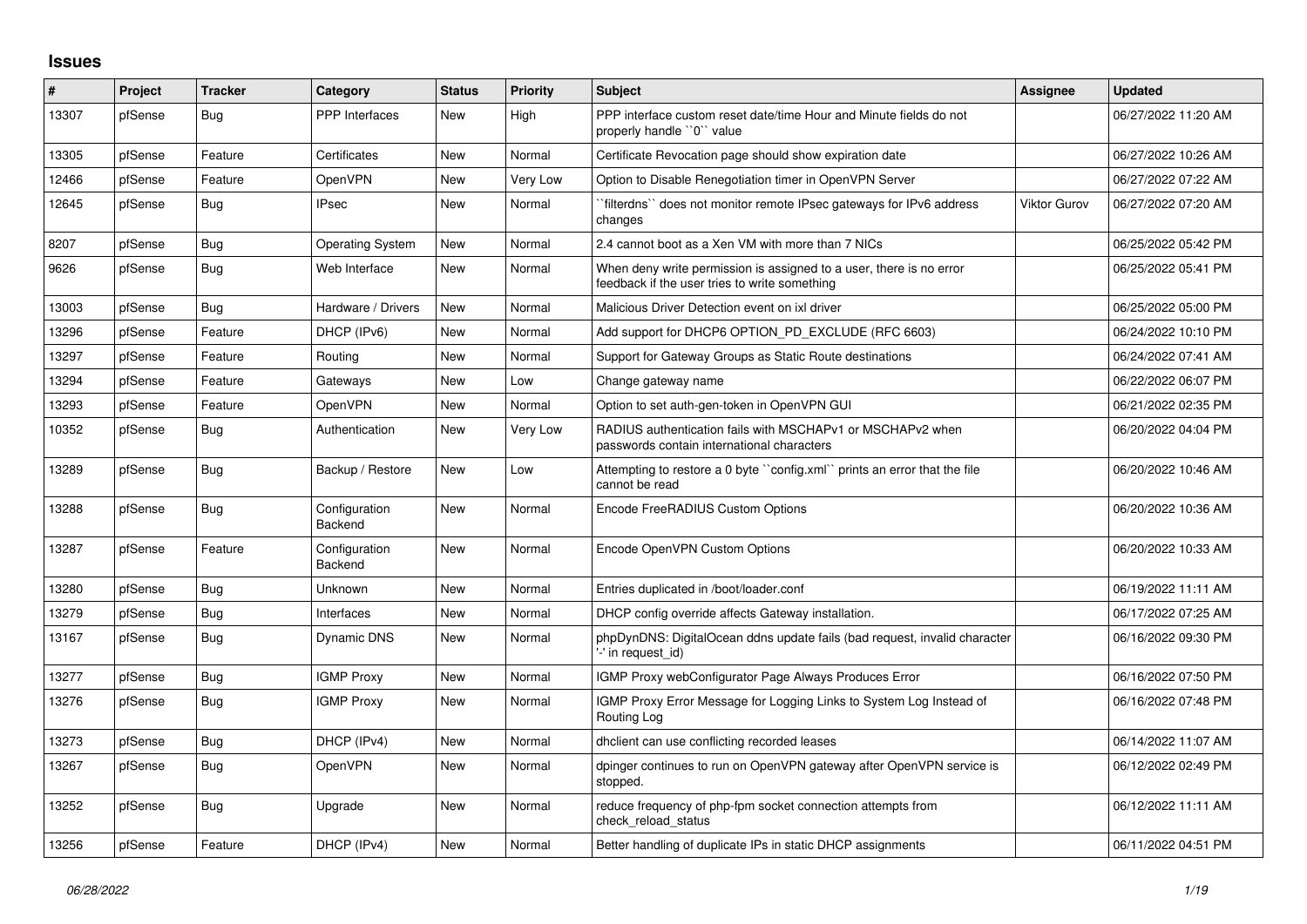| #     | Project | <b>Tracker</b> | Category            | <b>Status</b> | <b>Priority</b> | <b>Subject</b>                                                                                    | <b>Assignee</b>     | <b>Updated</b>      |
|-------|---------|----------------|---------------------|---------------|-----------------|---------------------------------------------------------------------------------------------------|---------------------|---------------------|
| 13264 | pfSense | Feature        | <b>IPsec</b>        | <b>New</b>    | Normal          | IPSec Phase2 select multiple PFS key groups                                                       |                     | 06/10/2022 04:29 PM |
| 13263 | pfSense | Bug            | DHCP (IPv4)         | <b>New</b>    | Low             | Deleting a static DHCP entry when the related IP is not in the arp table<br>spams the log         |                     | 06/10/2022 11:18 AM |
| 10446 | pfSense | Feature        | Rules / NAT         | <b>New</b>    | Very Low        | VIP address is not shown in firewall rules                                                        |                     | 06/09/2022 02:07 PM |
| 13260 | pfSense | Feature        | Authentication      | <b>New</b>    | Normal          | Add support for OpenVPN static-challenge                                                          |                     | 06/09/2022 02:04 PM |
| 13088 | pfSense | <b>Bug</b>     | <b>OpenVPN</b>      | New           | Normal          | OpenVPN Client Overrides: properly hide/show form fields                                          | Jim Pingle          | 06/08/2022 09:15 AM |
| 13254 | pfSense | Bug            | <b>DNS Resolver</b> | New           | Normal          | DNS resolver does not update "unbound.conf" file during link down events                          |                     | 06/08/2022 07:55 AM |
| 13253 | pfSense | <b>Bug</b>     | DHCP (IPv6)         | <b>New</b>    | Normal          | 'dhcp6c'' is not restarted when applying settings when multiple WANs are<br>configured for DHCP6  |                     | 06/06/2022 02:58 PM |
| 13250 | pfSense | Todo           | DHCP (IPv4)         | <b>New</b>    | Very Low        | Clean up DHCP Server option language                                                              | Jim Pingle          | 06/06/2022 07:32 AM |
| 13249 | pfSense | <b>Bug</b>     | Console Menu        | New           | Normal          | Running playback comands multiple times results in PHP error                                      |                     | 06/06/2022 07:02 AM |
| 13248 | pfSense | Regression     | DHCP (IPv6)         | <b>New</b>    | Normal          | IPv6 Router Advertisements runs when config.xml does not contain an<br>entry for the interface    |                     | 06/05/2022 07:44 PM |
| 13244 | pfSense | Feature        | Web Interface       | New           | Normal          | Add help text under Timezone settings in the GUI                                                  |                     | 06/03/2022 01:00 PM |
| 13242 | pfSense | Feature        | Gateway Monitoring  | New           | Normal          | Enhancements to static route creation/deletion for dpinger monitor IPs                            |                     | 06/03/2022 11:20 AM |
| 13076 | pfSense | Bug            | Gateway Monitoring  | New           | Normal          | Marking a gateway as down does not affect IPsec entries using gateway<br>groups                   |                     | 06/03/2022 10:32 AM |
| 12612 | pfSense | Bug            | <b>DNS Resolver</b> | New           | Normal          | DNS Resolver is restarted during every "rc.newwanip" event                                        |                     | 06/03/2022 07:13 AM |
| 13240 | pfSense | <b>Bug</b>     | Rules / NAT         | <b>New</b>    | Normal          | Dynamic NPt entry UI has a couple quirks                                                          |                     | 06/02/2022 09:32 PM |
| 12095 | pfSense | <b>Bug</b>     | Authentication      | <b>New</b>    | Normal          | Memory leak in pcscd                                                                              |                     | 06/01/2022 01:01 PM |
| 13237 | pfSense | Bug            | DHCP (IPv6)         | <b>New</b>    | Normal          | dhcp6c script cannot be executed safely                                                           |                     | 06/01/2022 11:20 AM |
| 12811 | pfSense | <b>Bug</b>     | Gateway Monitoring  | New           | Normal          | Services are not restarted when PPP interfaces connect                                            | Jim Pingle          | 05/31/2022 05:34 PM |
| 8173  | pfSense | Feature        | Interfaces          | New           | Normal          | dhcp6c - RAW Options                                                                              |                     | 05/29/2022 05:34 PM |
| 12875 | pfSense | <b>Bug</b>     | Package System      | <b>New</b>    | Normal          | Import zabbix-agent6 and zabbix-proxy6 from FreeBSD Ports                                         |                     | 05/28/2022 06:50 PM |
| 13228 | pfSense | <b>Bug</b>     | Interfaces          | <b>New</b>    | Normal          | Recovering interface gateway may not be added back into gateway groups<br>and rules when expected | Jim Pingle          | 05/28/2022 01:14 PM |
| 13227 | pfSense | Feature        | <b>IPsec</b>        | <b>New</b>    | High            | Enable IPSec Virtual IP Pool assignment by Radius for Mobile Users -<br>SIMPLE FIX                |                     | 05/27/2022 10:15 AM |
| 13225 | pfSense | <b>Bug</b>     | Interfaces          | <b>New</b>    | Normal          | Bridges with QinQ interfaces not properly set up at boot                                          | <b>Viktor Gurov</b> | 05/27/2022 08:19 AM |
| 13224 | pfSense | Bug            | Notifications       | New           | Normal          | Email notification flood when UPS (NUT) and WAN send notifications                                |                     | 05/27/2022 01:58 AM |
| 13222 | pfSense | <b>Bug</b>     | UPnP/NAT-PMP        | <b>New</b>    | Normal          | CARP IP does not listen for NAT-PMP packets                                                       |                     | 05/26/2022 02:28 PM |
| 13220 | pfSense | Feature        | Captive Portal      | New           | Very Low        | Voucher per-roll bandwidth restrictions and traffic quotas                                        |                     | 05/26/2022 08:16 AM |
| 13219 | pfSense | Feature        | Captive Portal      | New           | Very Low        | Enable/Disable single voucher roll                                                                |                     | 05/26/2022 08:14 AM |
| 13217 | pfSense | Bug            | DHCP (IPv4)         | New           | Normal          | dholient using default pid file location which does not exist                                     | <b>Viktor Gurov</b> | 05/26/2022 08:09 AM |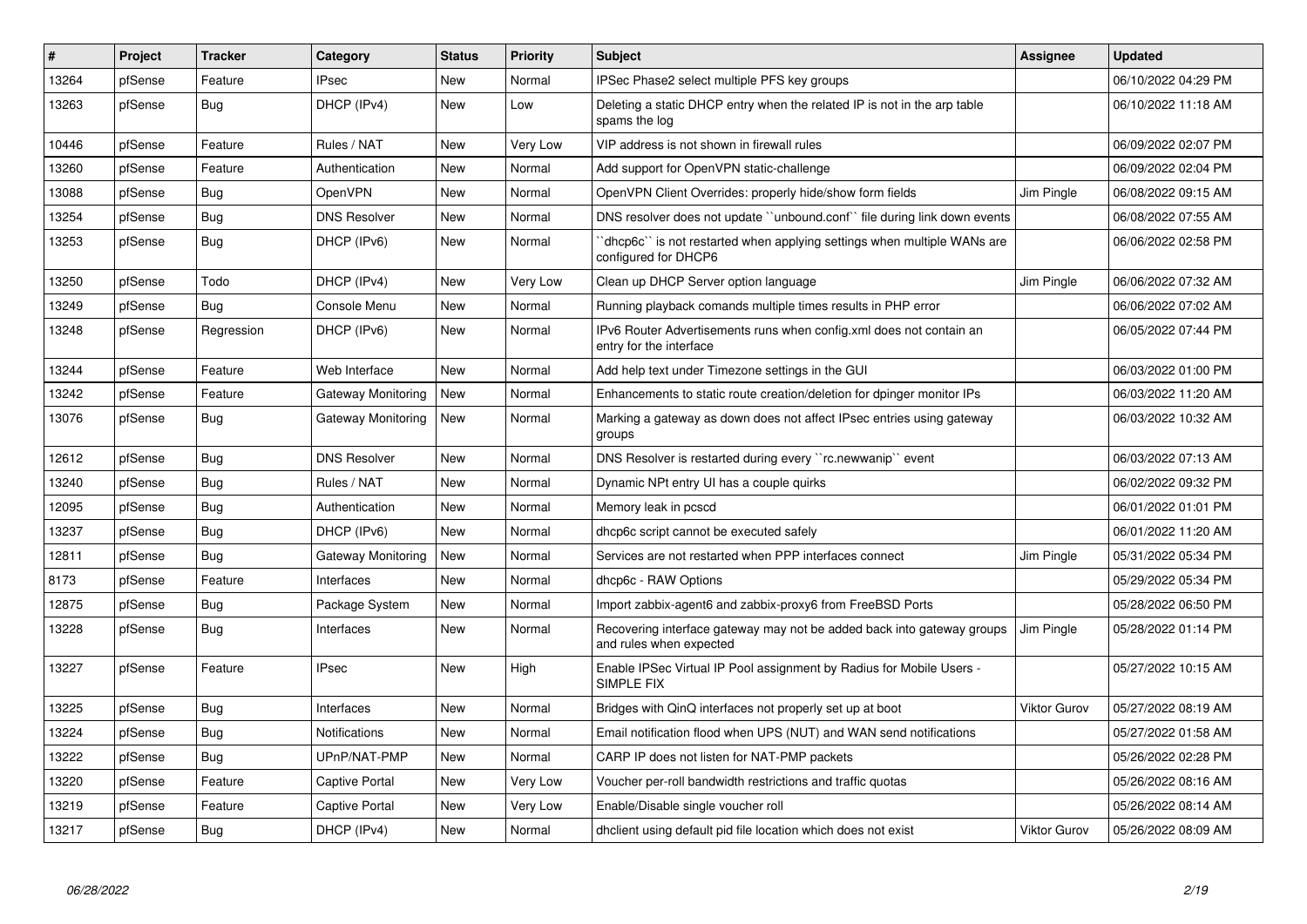| #     | Project | <b>Tracker</b> | Category            | <b>Status</b> | <b>Priority</b> | <b>Subject</b>                                                                                                                      | Assignee             | <b>Updated</b>      |
|-------|---------|----------------|---------------------|---------------|-----------------|-------------------------------------------------------------------------------------------------------------------------------------|----------------------|---------------------|
| 1831  | pfSense | Feature        | Captive Portal      | New           | Normal          | Captive portal IPv6 support                                                                                                         | Reid<br>Linnemann    | 05/25/2022 07:57 AM |
| 9536  | pfSense | Feature        | DHCP (IPv6)         | <b>New</b>    | Normal          | Support dynamic prefix in DHCPv6 Server                                                                                             |                      | 05/25/2022 04:27 AM |
| 13014 | pfSense | <b>Bug</b>     | <b>IPsec</b>        | New           | Normal          | Charon.vici can get in a bad state                                                                                                  | Mateusz Guzik        | 05/24/2022 05:05 PM |
| 4451  | pfSense | <b>Bug</b>     | DHCP (IPv4)         | New           | Low             | Status DHCP Leases shows double entries for static entries without IP<br>address                                                    | <b>Phillip Davis</b> | 05/21/2022 04:55 PM |
| 13102 | pfSense | <b>Bug</b>     | <b>IPsec</b>        | New           | Normal          | Deleting an IPSec tunnel doesn't destroy the SA (SADs/SPDs), causes<br>crash in status_ipsec.php                                    | Viktor Gurov         | 05/20/2022 01:07 PM |
| 13187 | pfSense | Documentation  | Upgrade             | <b>New</b>    | Normal          | Azure Frequently asked questions                                                                                                    |                      | 05/20/2022 06:52 AM |
| 12782 | pfSense | Todo           | Build / Release     | New           | Normal          | Disable compatibility flag                                                                                                          | <b>Brad Davis</b>    | 05/17/2022 02:33 PM |
| 12768 | pfSense | Feature        | Upgrade             | <b>New</b>    | Normal          | pfSense-repo: Make sure default config file exists                                                                                  |                      | 05/17/2022 02:32 PM |
| 12737 | pfSense | <b>Bug</b>     | Certificates        | <b>New</b>    | Normal          | CApath is not defined by default in curl                                                                                            |                      | 05/17/2022 02:30 PM |
| 12632 | pfSense | <b>Bug</b>     | Gateways            | New           | High            | Assigning a /30 WAN IP address at the console does not save the gateway<br>correctly                                                |                      | 05/17/2022 02:28 PM |
| 13168 | pfSense | Feature        | Dashboard           | <b>New</b>    | Low             | Multiple Dashboard views for a single user                                                                                          |                      | 05/16/2022 07:53 AM |
| 9295  | pfSense | Bug            | PPPoE Server        | New           | Very High       | IPv6 PD does not work with PPPOE (Server & Client)                                                                                  |                      | 05/15/2022 10:53 AM |
| 13158 | pfSense | Bug            | Web Interface       | New           | Normal          | Input validation error when applying limiter changes                                                                                |                      | 05/14/2022 05:32 PM |
| 13159 | pfSense | Todo           | Web Interface       | New           | Very Low        | Decrease distance between img-buttons in webGUI to eliminate mistake<br>entry                                                       |                      | 05/14/2022 06:52 AM |
| 13161 | pfSense | Feature        | Web Interface       | New           | Very Low        | FLASH PORT'S LED button, to help quickly find port that need to be<br>connected to patch&cable                                      |                      | 05/14/2022 06:35 AM |
| 12960 | pfSense | Bug            | Installer           | New           | Normal          | VGA installer image defaults to serial console, serial console is default in<br><b>GUI settings</b>                                 |                      | 05/10/2022 03:19 PM |
| 12079 | pfSense | <b>Bug</b>     | <b>IGMP Proxy</b>   | New           | Normal          | IGMPProxy: kernel panic, Sleeping thread owns a non-sleepable lock                                                                  | Mateusz Guzik        | 05/10/2022 03:14 PM |
| 11296 | pfSense | <b>Bug</b>     | Routing             | New           | Normal          | Static route targets may still reachable via default route when the gateway<br>they should route through is down                    | Viktor Gurov         | 05/10/2022 03:12 PM |
| 11091 | pfSense | <b>Bug</b>     | Interfaces          | New           | Normal          | Interfaces set as disabled in the configuration have an UP status in the<br>operating system at boot                                | Viktor Gurov         | 05/10/2022 03:12 PM |
| 9887  | pfSense | <b>Bug</b>     | Rules / NAT         | New           | Low             | Rule separator positions change when deleting multiple rules                                                                        |                      | 05/10/2022 03:11 PM |
| 13144 | pfSense | <b>Bug</b>     | Rules / NAT         | New           | Very Low        | Firewall rule entries can get out of sync when entries are deleted while<br>other administrators are editing entries simultaneously |                      | 05/10/2022 07:26 AM |
| 13110 | pfSense | <b>Bug</b>     | CARP                | New           | Very Low        | changing CARP VIP address does not update outbound NAT interface IP                                                                 |                      | 05/03/2022 02:52 PM |
| 12747 | pfSense | Bug            | Logging             | New           | Normal          | System log is filled by sshguard                                                                                                    |                      | 05/03/2022 03:08 AM |
| 1819  | pfSense | Bug            | <b>DNS Resolver</b> | New           | Normal          | DNS Resolver Not Registering DHCP Server Specified Domain Name                                                                      | Luiz Souza           | 04/28/2022 01:53 PM |
| 12549 | pfSense | Regression     | <b>IPsec</b>        | New           | Normal          | Per-user Mobile IPsec settings are not applied to connecting mobile clients                                                         | Jim Pingle           | 04/26/2022 07:50 AM |
| 12335 | pfSense | <b>Bug</b>     | <b>IPsec</b>        | New           | Normal          | IPsec DNS inefficiency                                                                                                              | Jim Pingle           | 04/26/2022 07:50 AM |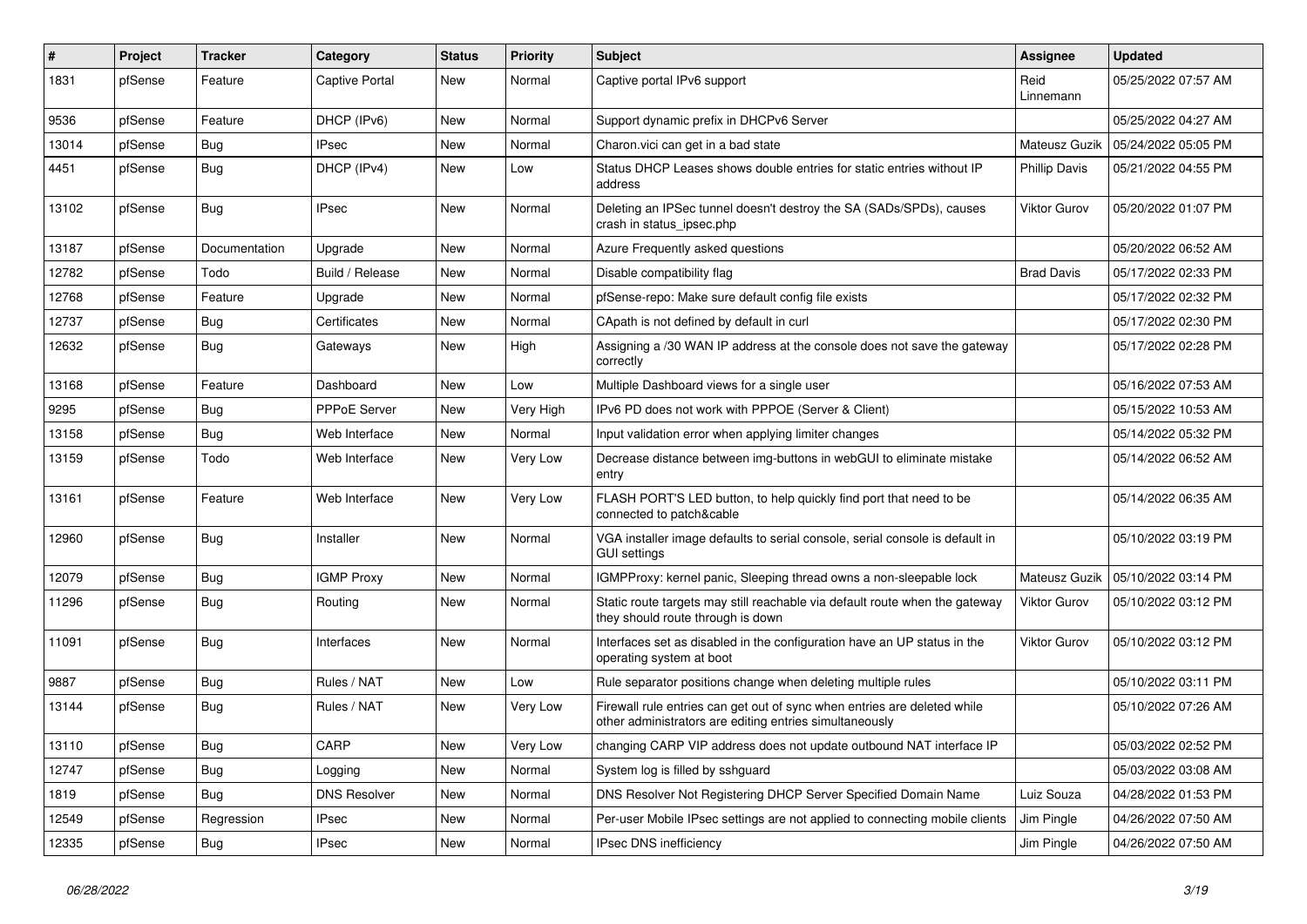| #     | Project | <b>Tracker</b> | Category                        | <b>Status</b> | <b>Priority</b> | <b>Subject</b>                                                                                           | Assignee   | <b>Updated</b>      |
|-------|---------|----------------|---------------------------------|---------------|-----------------|----------------------------------------------------------------------------------------------------------|------------|---------------------|
| 13091 | pfSense | Feature        | <b>OpenVPN</b>                  | <b>New</b>    | Normal          | RFE: Ability to specify the order of OpenVPN Authentication servers                                      |            | 04/22/2022 04:30 PM |
| 13090 | pfSense | <b>Bug</b>     | OpenVPN                         | New           | Normal          | OpenVPN: do not use legacy deprecated netbios settings                                                   | Jim Pingle | 04/22/2022 11:19 AM |
| 13089 | pfSense | <b>Bug</b>     | OpenVPN                         | New           | Normal          | OpenVPN: fix some netbios options were preserved even if teh Netbios<br>option was unchecked             | Jim Pingle | 04/22/2022 11:06 AM |
| 13087 | pfSense | <b>Bug</b>     | OpenVPN                         | New           | Normal          | OpenVPN Server: hide WINS servers list when netbios option is unchecked<br>while WINS servers is checked |            | 04/22/2022 10:29 AM |
| 10690 | pfSense | <b>Bug</b>     | Installer                       | <b>New</b>    | Low             | Not possible to make UFS install on ZFS formatted drive                                                  |            | 04/21/2022 12:39 PM |
| 10544 | pfSense | <b>Bug</b>     | User Manager /<br>Privileges    | New           | Normal          | It's not possible to add a user to group operator using the gui                                          |            | 04/21/2022 12:39 PM |
| 10530 | pfSense | Bug            | Upgrade                         | New           | Normal          | Convert config version to be based on product version                                                    |            | 04/21/2022 12:39 PM |
| 10513 | pfSense | <b>Bug</b>     | Rules / NAT                     | <b>New</b>    | Normal          | State issues with policy routing and HA failover                                                         |            | 04/21/2022 12:39 PM |
| 10464 | pfSense | Todo           | Upgrade                         | New           | Low             | Disallow package updates when a system update is available                                               |            | 04/21/2022 12:39 PM |
| 9544  | pfSense | Feature        | Routing                         | <b>New</b>    | Normal          | Enable RADIX MPATH                                                                                       |            | 04/21/2022 12:39 PM |
| 9165  | pfSense | Feature        | Authentication                  | New           | Normal          | only IPs can be added to sshguard whitelist                                                              |            | 04/21/2022 12:39 PM |
| 9136  | pfSense | <b>Bug</b>     | DHCP (IPv6)                     | <b>New</b>    | High            | IPv6 Tracking Interfaces Lose IPv6 Address in Certain Cases                                              |            | 04/21/2022 12:39 PM |
| 8313  | pfSense | Bug            | Notifications                   | New           | Normal          | STARTTLS auto detection not working                                                                      |            | 04/21/2022 12:39 PM |
| 6823  | pfSense | <b>Bug</b>     | Interfaces                      | New           | Normal          | No connectivity after changing link state to UP                                                          |            | 04/21/2022 12:39 PM |
| 6186  | pfSense | Bug            | <b>Services</b>                 | New           | Normal          | race conditions in service startup                                                                       |            | 04/21/2022 12:39 PM |
| 5786  | pfSense | <b>Bug</b>     | Web Interface                   | <b>New</b>    | Normal          | Check WebConfigurator port for conflicts                                                                 |            | 04/21/2022 12:39 PM |
| 5510  | pfSense | Feature        | Package System                  | New           | Normal          | Need a simple way to enable/disable package-installed services                                           |            | 04/21/2022 12:39 PM |
| 5074  | pfSense | Feature        | Upgrade                         | <b>New</b>    | Normal          | Standard release notes URLs to facilitate GUI viewing before upgrade                                     |            | 04/21/2022 12:39 PM |
| 946   | pfSense | Feature        | <b>IPsec</b>                    | New           | Normal          | Allow aliases to be used to define IPsec phase 2 networks                                                |            | 04/21/2022 12:39 PM |
| 790   | pfSense | Feature        | Operating System                | <b>New</b>    | Normal          | Advanced options for dnsclient (resolv.conf)                                                             |            | 04/21/2022 12:39 PM |
| 12183 | pfSense | Regression     | Interfaces                      | <b>New</b>    | Low             | Changing MAC address for PPP parent interface stopped working                                            |            | 04/20/2022 04:16 PM |
| 13068 | pfSense | <b>Bug</b>     | Aliases / Tables                | New           | Normal          | Error loading rules when URL Table IPs content is empty                                                  |            | 04/17/2022 09:07 PM |
| 13067 | pfSense | <b>Bug</b>     | <b>FilterDNS</b>                | <b>New</b>    | Normal          | filterdns resolve interval is twice the intended value                                                   |            | 04/17/2022 07:45 PM |
| 2358  | pfSense | Feature        | Rules / NAT                     | New           | Normal          | NAT64 Support                                                                                            |            | 04/16/2022 06:52 PM |
| 13058 | pfSense | Todo           | Rules / NAT                     | New           | Normal          | Add static routes and directly connected networks back to policy route<br>negation rules                 |            | 04/13/2022 08:05 AM |
| 13054 | pfSense | Feature        | Package System                  | New           | Normal          | Package plugin hook for web server configuration stanzas                                                 | Jim Pingle | 04/12/2022 03:04 PM |
| 13051 | pfSense | Bug            | <b>Traffic Shaper</b><br>(ALTQ) | New           | Normal          | Firewall traffic shaper by interface selection unknow                                                    |            | 04/12/2022 07:03 AM |
| 12522 | pfSense | Feature        | OpenVPN                         | <b>New</b>    | Very Low        | More flexible Client-Specific Override options for controlling options pushed<br>to clients              |            | 04/11/2022 03:11 PM |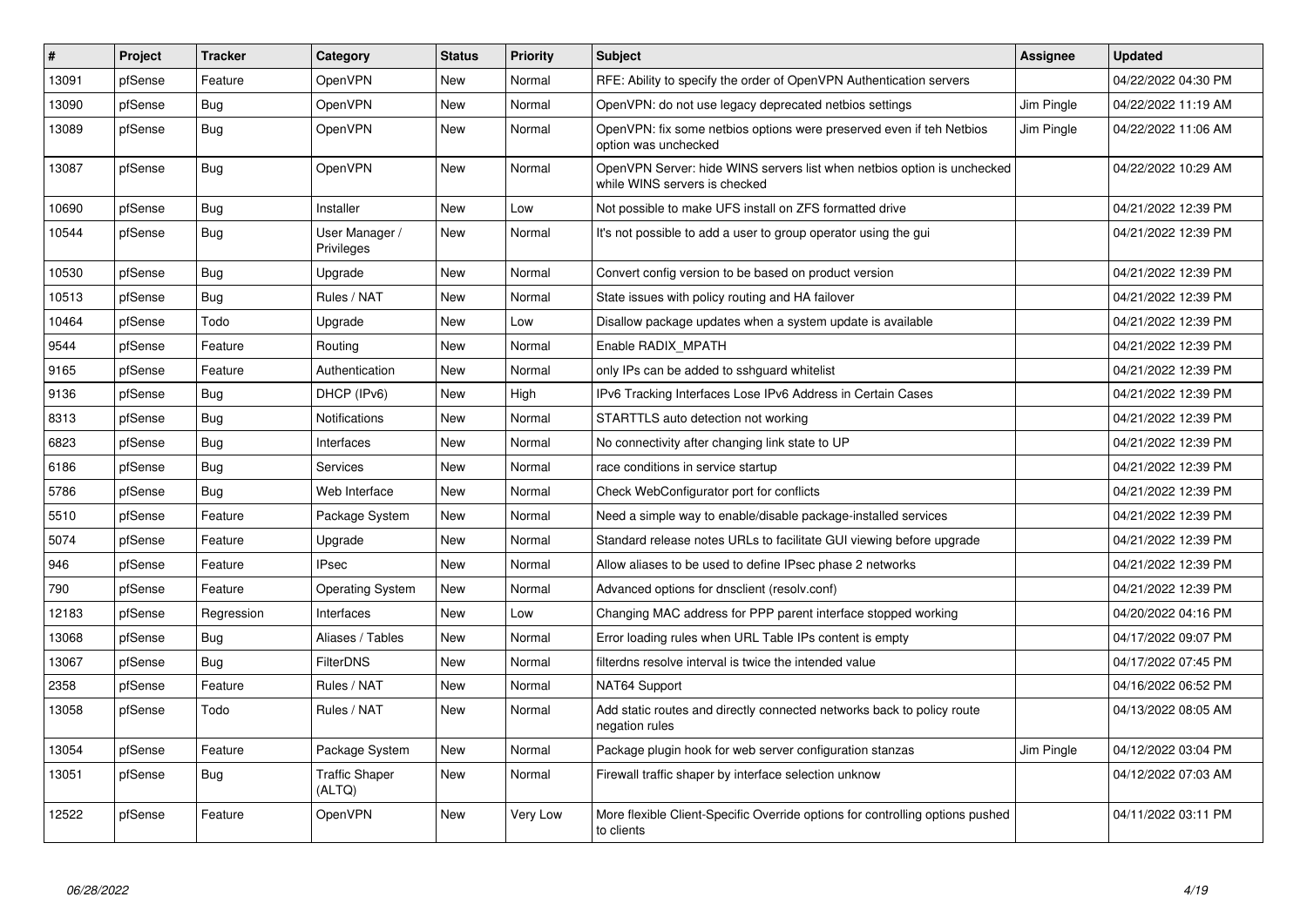| #     | Project | <b>Tracker</b> | Category                                 | <b>Status</b> | <b>Priority</b> | <b>Subject</b>                                                                               | Assignee     | <b>Updated</b>                      |
|-------|---------|----------------|------------------------------------------|---------------|-----------------|----------------------------------------------------------------------------------------------|--------------|-------------------------------------|
| 13046 | pfSense | <b>Bug</b>     | Rules / NAT                              | <b>New</b>    | Normal          | Floating rule applied to IPv6 interface with a SLAAC DHCPv6 gateway<br>reports error on boot |              | 04/11/2022 09:50 AM                 |
| 12950 | pfSense | <b>Bug</b>     | Routing                                  | <b>New</b>    | Normal          | OpenVPN as default gateway does not get set at boot time                                     |              | 04/09/2022 05:46 PM                 |
| 13017 | pfSense | Feature        | Packet Capture                           | New           | Normal          | Packet capture: add preview results while capture is running                                 |              | 04/09/2022 11:08 AM                 |
| 12774 | pfSense | <b>Bug</b>     | Backup / Restore                         | <b>New</b>    | Normal          | Picture widget image is not saved in backup                                                  |              | 04/04/2022 04:48 AM                 |
| 13009 | pfSense | Feature        | <b>OpenVPN</b>                           | New           | Normal          | Add option for multiple remote addresses to OpenVPN Client                                   |              | 03/31/2022 12:42 PM                 |
| 13000 | pfSense | <b>Bug</b>     | <b>IPsec</b>                             | New           | Low             | IPsec AES-GCM encryption algorithm "Key Length" field should be labeled<br>"ICV Lenath"      |              | 03/30/2022 07:40 AM                 |
| 12922 | pfSense | Bug            | DHCP (IPv4)                              | <b>New</b>    | Normal          | Classless static routes received on DHCP WAN can override chosen<br>default gateway          |              | 03/28/2022 10:08 AM                 |
| 1826  | pfSense | Feature        | <b>PPPoE Server</b>                      | <b>New</b>    | Normal          | PPPoE server IPv6 support                                                                    |              | 03/25/2022 04:25 PM                 |
| 7783  | pfSense | Feature        | <b>Operating System</b>                  | New           | Normal          | Support for hosting VMs on pfSense using bhyve                                               |              | 03/25/2022 11:53 AM                 |
| 12927 | pfSense | <b>Bug</b>     | OpenVPN                                  | <b>New</b>    | Normal          | OpenVPN with OCSP enabled allows connections with revoked certificates                       |              | 03/24/2022 08:22 AM                 |
| 12942 | pfSense | <b>Bug</b>     | Gateways                                 | New           | Normal          | Code to kill states for old gateway when reconnecting an interface is<br>incorrect           | Jim Pingle   | 03/22/2022 01:25 PM                 |
| 12863 | pfSense | Feature        | Authentication                           | New           | Very Low        | dynamically tune sha512crypt rounds                                                          | Jim Pingle   | 03/19/2022 12:53 PM                 |
| 12938 | pfSense | <b>Bug</b>     | IPv6 Router<br>Advertisements<br>(RADVD) | <b>New</b>    | Normal          | MaxRtrAdvInterval would allow stale DNS servers to be deleted faster                         |              | 03/12/2022 09:37 AM                 |
| 855   | pfSense | Feature        | Multi-WAN                                | <b>New</b>    | Normal          | Ability to selectively kill states on gateways recovery                                      |              | 03/11/2022 08:30 AM                 |
| 12905 | pfSense | <b>Bug</b>     | Web Interface                            | <b>New</b>    | Normal          | Add VLAN Re-assignment to Import Interface Mismatch Wizard                                   |              | 03/07/2022 08:05 AM                 |
| 12903 | pfSense | Feature        | Notifications                            | <b>New</b>    | Normal          | alternative authentication methods for email notifications?                                  |              | 03/07/2022 07:52 AM                 |
| 5922  | pfSense | Feature        | <b>SNMP</b>                              | New           | Normal          | SNMP - enable SNMP v3 functionality                                                          | Viktor Gurov | 03/02/2022 02:40 PM                 |
| 12888 | pfSense | <b>Bug</b>     | Rules / NAT                              | New           | Normal          | pfSense sends un-NATed packets during OpenVPN startup                                        |              | 03/01/2022 03:13 PM                 |
| 4632  | pfSense | Feature        | <b>Operating System</b>                  | New           | Normal          | Support for Multipath TCP (MPTCP)                                                            | Jim Thompson | 03/01/2022 05:39 AM                 |
| 11778 | pfSense | <b>Bug</b>     | OpenVPN                                  | <b>New</b>    | Normal          | OpenVPN uses 100% CPU after experiencing packet loss                                         |              | 02/28/2022 07:38 AM                 |
| 12857 | pfSense | <b>Bug</b>     | Gateways                                 | New           | Normal          | Firewall gateway goes away when making changes to Bridge0 device                             |              | 02/27/2022 11:20 AM                 |
| 12259 | pfSense | <b>Bug</b>     | <b>Operating System</b>                  | New           | Normal          | Intel em NICs Suffering Performance Degradation on FreeBSD12                                 |              | 02/25/2022 09:28 PM                 |
| 12874 | pfSense | Feature        | OpenVPN                                  | <b>New</b>    | Normal          | OpenVPN RADIUS Framed-Pool                                                                   |              | 02/25/2022 02:24 PM                 |
| 12849 | pfSense | <b>Bug</b>     | <b>Operating System</b>                  | <b>New</b>    | Normal          | pfsync kernel crash on reboot                                                                |              | Mateusz Guzik   02/22/2022 02:02 PM |
| 12850 | pfSense | Bug            | Routing                                  | <b>New</b>    | Low             | Console error during boot: "route: route has not been found"                                 |              | 02/22/2022 08:27 AM                 |
| 12553 | pfSense | Feature        | Backup / Restore                         | New           | Normal          | Auto Config Backup: Allow selecting multiple backups for deletion                            |              | 02/22/2022 04:27 AM                 |
| 12848 | pfSense | Feature        | Dynamic DNS                              | New           | Normal          | Evaluation of the DynDNS "Result Match" string                                               |              | 02/22/2022 02:01 AM                 |
| 12828 | pfSense | Bug            | Wireless                                 | New           | Normal          | pfSense keeps crashing (Fatal trap 12: page fault while in kernel mode)                      |              | 02/21/2022 07:55 AM                 |
| 12708 | pfSense | Bug            | Aliases / Tables                         | New           | Normal          | alias with non resolving DNS entry breaks underlying pf table                                |              | 02/20/2022 06:13 PM                 |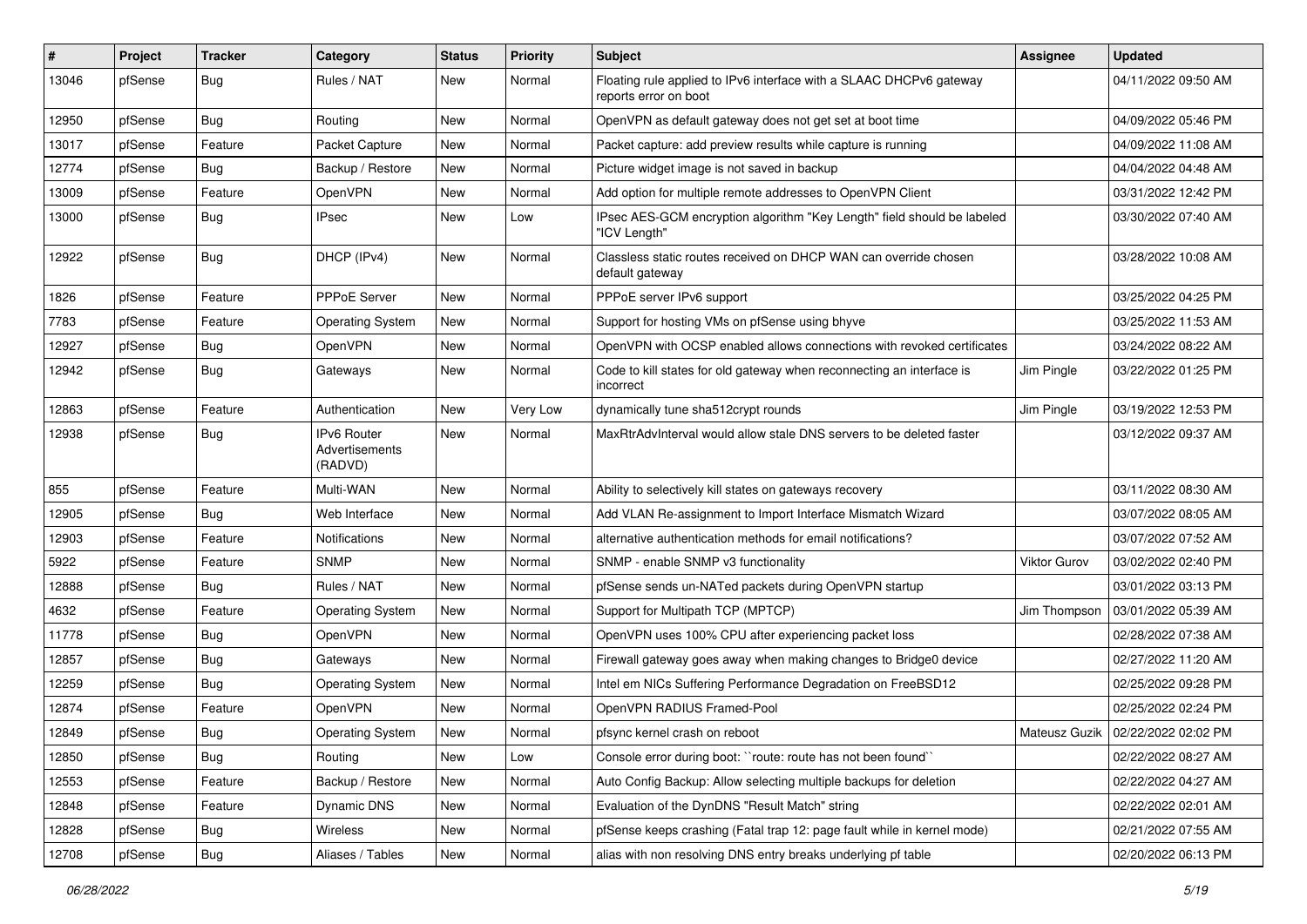| #     | Project | <b>Tracker</b> | Category                        | <b>Status</b> | <b>Priority</b> | <b>Subject</b>                                                                                                                                      | Assignee              | <b>Updated</b>      |
|-------|---------|----------------|---------------------------------|---------------|-----------------|-----------------------------------------------------------------------------------------------------------------------------------------------------|-----------------------|---------------------|
| 12823 | pfSense | Bug            | DHCP (IPv6)                     | New           | Normal          | Multiple DHCP6 WAN connections PPPoE interface 'defached' status                                                                                    |                       | 02/18/2022 05:39 AM |
| 12813 | pfSense | Feature        | Installer                       | <b>New</b>    | Low             | Recover extra data in the installer                                                                                                                 |                       | 02/17/2022 07:52 AM |
| 10395 | pfSense | Feature        | Dashboard                       | New           | Low             | Add Dashboard System Information support for more PC Engines APU<br>boards                                                                          |                       | 02/17/2022 01:02 AM |
| 12797 | pfSense | <b>Bug</b>     | UPnP/NAT-PMP                    | <b>New</b>    | Normal          | UPnP+STUN forms invalid outbound NAT rules using the external address<br>discovered from STUN                                                       |                       | 02/15/2022 01:01 PM |
| 8100  | pfSense | <b>Bug</b>     | CARP                            | New           | Normal          | pfsync Initially Deletes States on Primary for Connections Established<br>through Secondary                                                         | Luiz Souza            | 02/08/2022 12:59 PM |
| 6799  | pfSense | <b>Bug</b>     | Rules / NAT                     | <b>New</b>    | Normal          | Using NOT (!) with interface subnet macros results unexpected traffic<br>passing when multiple subnets are included in the macro (i.e. VIP subnets) |                       | 02/07/2022 02:18 PM |
| 12762 | pfSense | Bug            | <b>IPsec</b>                    | New           | Normal          | IPsec keep alive check ignores Child SA Start Action                                                                                                | Viktor Gurov          | 02/07/2022 11:21 AM |
| 12764 | pfSense | <b>Bug</b>     | Gateways                        | New           | Normal          | VTI gateway status is pending after assigning the VTI interface                                                                                     |                       | 02/07/2022 05:41 AM |
| 12243 | pfSense | Todo           | Package System                  | New           | Normal          | Implement "`plugin_interfaces()`"                                                                                                                   |                       | 02/07/2022 03:50 AM |
| 12746 | pfSense | Feature        | Interfaces                      | New           | High            | <b>IPoE</b> feature for WAN interface                                                                                                               |                       | 02/01/2022 01:42 AM |
| 12730 | pfSense | Bug            | Captive Portal                  | New           | Normal          | RADIUS accounting does not work if WAN is down                                                                                                      |                       | 01/26/2022 05:13 AM |
| 12726 | pfSense | <b>Bug</b>     | Authentication                  | <b>New</b>    | Normal          | LDAP select container button auto populate                                                                                                          |                       | 01/25/2022 01:48 PM |
| 12715 | pfSense | <b>Bug</b>     | Authentication                  | New           | Normal          | Long system startup time when LDAP is configured and unavailable during<br>startup.                                                                 | Christian<br>McDonald | 01/24/2022 05:50 AM |
| 7329  | pfSense | Bug            | <b>DNS Forwarder</b>            | New           | Low             | <b>DHCP Not Updating DNS</b>                                                                                                                        |                       | 01/21/2022 09:16 PM |
| 7352  | pfSense | Bug            | Routing                         | <b>New</b>    | Normal          | pfSense IPv6 static route is dumped after a WAN flap                                                                                                |                       | 01/20/2022 09:35 AM |
| 12382 | pfSense | Regression     | OpenVPN                         | <b>New</b>    | Normal          | Certificate Depth checking creates OpenVPN micro-outages every time a<br>user authenticates after 2.5.2 upgrade                                     |                       | 01/17/2022 04:17 AM |
| 6926  | pfSense | Bug            | UPnP/NAT-PMP                    | New           | Normal          | Miniupnp advertising expired IPv6 address                                                                                                           |                       | 01/15/2022 08:29 PM |
| 10843 | pfSense | Feature        | Authentication                  | <b>New</b>    | Normal          | Allow user manager settings to specify multiple authentication servers                                                                              |                       | 01/13/2022 07:22 AM |
| 12679 | pfSense | Feature        | Interfaces                      | New           | Normal          | Remind user to update DHCPv6 range when changing interface IPv6 prefix                                                                              |                       | 01/12/2022 07:36 AM |
| 12676 | pfSense | Feature        | Rules / NAT                     | <b>New</b>    | Normal          | Add the Tagged option on the Port Forward rules edit page                                                                                           |                       | 01/11/2022 05:52 AM |
| 1849  | pfSense | <b>Bug</b>     | <b>Traffic Shaper</b><br>(ALTQ) | New           | Normal          | Traffic shaper - By Queue view needs to show/use friendly inerface names                                                                            |                       | 01/10/2022 08:10 AM |
| 5253  | pfSense | Bug            | PPP Interfaces                  | <b>New</b>    | Normal          | 3gstats.php 100% CPU                                                                                                                                |                       | 01/08/2022 05:02 PM |
| 12665 | pfSense | Feature        | Rules / NAT                     | <b>New</b>    | Normal          | Ability to add custom pf rules from the GUI                                                                                                         |                       | 01/07/2022 09:30 AM |
| 4242  | pfSense | Feature        | Authentication                  | New           | Normal          | Two Factor or OTP Authentication for Admin Interface                                                                                                |                       | 01/04/2022 12:07 PM |
| 7626  | pfSense | Feature        | Interfaces                      | <b>New</b>    | Normal          | Add IPoE support for WAN                                                                                                                            |                       | 01/01/2022 12:31 AM |
| 8113  | pfSense | <b>Bug</b>     | Interfaces                      | New           | Normal          | MTU setting on bridge, openvpn clients ignored                                                                                                      |                       | 12/31/2021 05:55 PM |
| 6993  | pfSense | Bug            | OpenVPN                         | New           | Normal          | OpenVPN status error during CARP state transition                                                                                                   | James Webb            | 12/31/2021 05:44 PM |
| 7113  | pfSense | <b>Bug</b>     | Dashboard                       | New           | Normal          | Interface name in Traffic Graphs                                                                                                                    |                       | 12/31/2021 05:40 PM |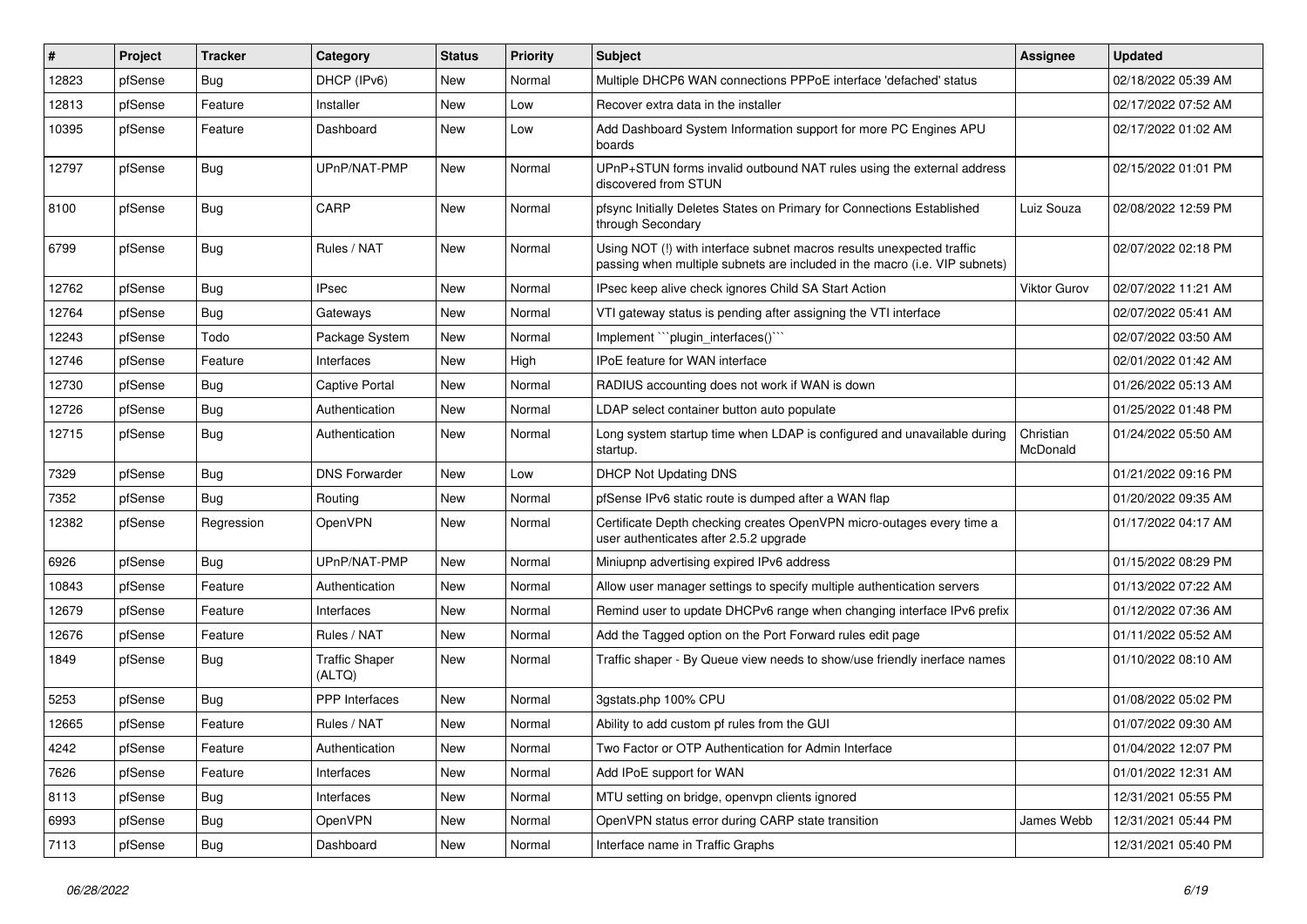| #     | Project | <b>Tracker</b> | Category                 | <b>Status</b> | <b>Priority</b> | <b>Subject</b>                                                                                                                | <b>Assignee</b>      | <b>Updated</b>      |
|-------|---------|----------------|--------------------------|---------------|-----------------|-------------------------------------------------------------------------------------------------------------------------------|----------------------|---------------------|
| 5629  | pfSense | <b>Bug</b>     | <b>IPsec</b>             | New           | Normal          | Allow for IPsec configuration using certs without a CA                                                                        |                      | 12/31/2021 05:21 PM |
| 6289  | pfSense | <b>Bug</b>     | Interfaces               | <b>New</b>    | Normal          | IPv6 address not given to track6 interfaces on create                                                                         |                      | 12/30/2021 04:17 AM |
| 11872 | pfSense | <b>Bug</b>     | Interfaces               | New           | Normal          | gif interfaces reporting incorrect traffic counters                                                                           |                      | 12/30/2021 04:00 AM |
| 11759 | pfSense | <b>Bug</b>     | Dashboard                | <b>New</b>    | Normal          | Traffic graphs on dashboard double upload on pppoe links                                                                      |                      | 12/30/2021 04:00 AM |
| 12648 | pfSense | <b>Bug</b>     | Captive Portal           | <b>New</b>    | Normal          | Undocumented variables 'listenporthttp' and 'listenporthttps'                                                                 |                      | 12/28/2021 10:44 AM |
| 12070 | pfSense | <b>Bug</b>     | DHCP (IPv4)              | <b>New</b>    | Low             | <b>VLAN0 for WAN DHCP</b>                                                                                                     |                      | 12/23/2021 04:31 PM |
| 10732 | pfSense | Feature        | <b>High Availability</b> | New           | Very Low        | Warning banner for secondary HA node                                                                                          |                      | 12/23/2021 03:34 AM |
| 12473 | pfSense | Feature        | <b>IPsec</b>             | <b>New</b>    | Normal          | Allow user adjustment of IPsec Keep Alive periodic checks                                                                     |                      | 12/22/2021 05:59 AM |
| 11588 | pfSense | Feature        | WireGuard                | New           | Low             | Automatically suggest next IP address in Wireguard interface subnet when<br>creating a peer                                   |                      | 12/22/2021 03:35 AM |
| 12625 | pfSense | Feature        | Logging                  | New           | Normal          | Granular logging options for default firewall rules.                                                                          |                      | 12/21/2021 06:39 PM |
| 7152  | pfSense | <b>Bug</b>     | <b>DNS Resolver</b>      | <b>New</b>    | Normal          | Unbound / DNS Resolver issue if "Register DHCP static mappings in the<br>DNS Resolver" set before wildcard DNS custom options |                      | 12/18/2021 04:59 PM |
| 5849  | pfSense | <b>Bug</b>     | CARP                     | <b>New</b>    | Normal          | Routing fail on CARP IPsec                                                                                                    |                      | 12/18/2021 04:41 PM |
| 7235  | pfSense | <b>Bug</b>     | <b>IPsec</b>             | New           | Normal          | 4860 has not got significant IPsec performance rising with enabled HW<br>acceleration                                         | Luiz Souza           | 12/18/2021 04:32 PM |
| 12581 | pfSense | Regression     | DHCP (IPv6)              | <b>New</b>    | Normal          | CARP IPv6 assigned address does not get advertised to endpoints with<br><b>RADV</b>                                           |                      | 12/16/2021 02:34 PM |
| 12602 | pfSense | Feature        | Dynamic DNS              | New           | Normal          | DHCPv6 should allow DDNS Client updates for hosts                                                                             |                      | 12/15/2021 11:00 AM |
| 12600 | pfSense | Feature        | Aliases / Tables         | <b>New</b>    | Normal          | allow custom mask for a network alias created from a FQDN                                                                     |                      | 12/15/2021 10:50 AM |
| 7387  | pfSense | <b>Bug</b>     | Dashboard                | <b>New</b>    | Low             | New Traffic Graph in dashboard resets inverted view to normal view                                                            | <b>Jared Dillard</b> | 12/11/2021 08:14 PM |
| 4604  | pfSense | <b>Bug</b>     | <b>NTPD</b>              | <b>New</b>    | Normal          | NTP time server entries may or may not work, depending upon interfaces<br>selected when configuring NTP service               |                      | 12/11/2021 07:59 PM |
| 1738  | pfSense | <b>Bug</b>     | Backup / Restore         | <b>New</b>    | Very Low        | Restore fails when username in backup is not matching                                                                         |                      | 12/11/2021 07:51 PM |
| 1667  | pfSense | <b>Bug</b>     | L <sub>2</sub> TP        | New           | Normal          | L2TP server does not respond properly from a CARP VIP                                                                         |                      | 12/11/2021 07:43 PM |
| 12091 | pfSense | Feature        | Authentication           | <b>New</b>    | Normal          | RFE: Add support for sssd authentication                                                                                      |                      | 12/10/2021 04:55 PM |
| 12552 | pfSense | <b>Bug</b>     | OpenVPN                  | New           | Normal          | "Pull DNS" option within OpenVPN client does not cause pfSense to use<br>DNS servers assigned by remote OpenVPN server        |                      | 12/08/2021 08:45 AM |
| 12564 | pfSense | Feature        | Aliases / Tables         | <b>New</b>    | Low             | add column to show that an Alias is in use by or not                                                                          |                      | 12/04/2021 07:25 PM |
| 12563 | pfSense | Bug            | <b>OpenVPN</b>           | New           | Normal          | OpenVPN server doesn't support Framed-IPv6-Address RADIUS attribute                                                           |                      | 12/03/2021 11:19 AM |
| 12551 | pfSense | Feature        | <b>DNS Resolver</b>      | New           | Low             | Add ability to set DNS resolver search domain list                                                                            |                      | 12/01/2021 11:18 AM |
| 12248 | pfSense | Feature        | Package System           | New           | Low             | Package Update Availability Notification                                                                                      |                      | 11/28/2021 10:02 AM |
| 12542 | pfSense | <b>Bug</b>     | Virtual IP Addresses     | New           | Normal          | Cannot assign a same IPv6 Link-Local address to different interfaces                                                          |                      | 11/25/2021 01:41 AM |
| 10404 | pfSense | Feature        | <b>NTPD</b>              | <b>New</b>    | Normal          | Consider using chrony for NTP services                                                                                        |                      | 11/23/2021 06:59 PM |
| 12539 | pfSense | Bug            | Interfaces               | New           | Low             | Changing VLAN ID for LAN interface in assignments silently fails.                                                             |                      | 11/23/2021 04:12 AM |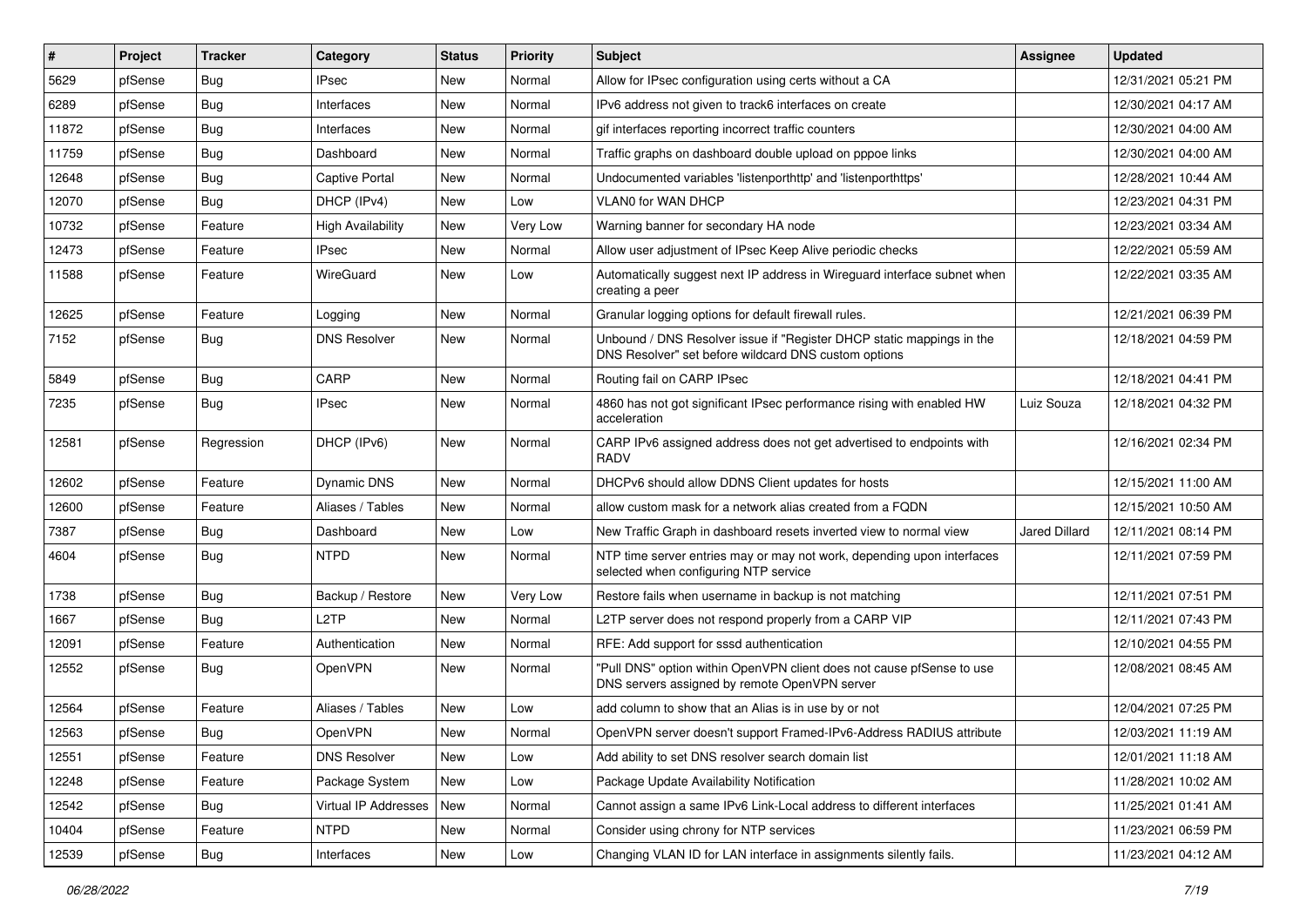| #     | Project | <b>Tracker</b> | Category                        | <b>Status</b> | <b>Priority</b> | Subject                                                                                                                          | <b>Assignee</b> | <b>Updated</b>      |
|-------|---------|----------------|---------------------------------|---------------|-----------------|----------------------------------------------------------------------------------------------------------------------------------|-----------------|---------------------|
| 12535 | pfSense | Documentation  | Routing                         | New           | Normal          | Negate Rules function does not match the description                                                                             |                 | 11/19/2021 02:03 PM |
| 4128  | pfSense | Feature        | Notifications                   | New           | Normal          | Email notification webgui configuration                                                                                          |                 | 11/18/2021 12:48 PM |
| 12249 | pfSense | <b>Bug</b>     | Backup / Restore                | New           | Normal          | HAProxy causing failed ACB backups                                                                                               |                 | 11/15/2021 11:58 PM |
| 4688  | pfSense | Feature        | <b>IPsec</b>                    | New           | Normal          | Missing TFC Traffic Flow Confidentiality support                                                                                 |                 | 11/15/2021 12:27 PM |
| 12521 | pfSense | Feature        | <b>Operating System</b>         | <b>New</b>    | Very Low        | Add the BBR2, QUIC, RACK Congestion Control (CC) protocols                                                                       |                 | 11/15/2021 07:40 AM |
| 12519 | pfSense | <b>Bug</b>     | Authentication                  | New           | Normal          | Fail authentication using special character in password via the LDAP<br>connector                                                |                 | 11/12/2021 07:39 AM |
| 12509 | pfSense | <b>Bug</b>     | OpenVPN                         | New           | Normal          | Deffered authentication does not work with auth-gen-token external-auth or<br>pusk "auth-token"                                  |                 | 11/08/2021 04:01 AM |
| 12508 | pfSense | <b>Bug</b>     | <b>DHCP Relay</b>               | New           | Normal          | DHCP Relay over VPN                                                                                                              |                 | 11/06/2021 11:25 AM |
| 12504 | pfSense | <b>Bug</b>     | Interfaces                      | <b>New</b>    | Normal          | BCM57412 NetXtreme-E 10Gb RDMA Ethernet controller issue                                                                         |                 | 11/05/2021 04:51 AM |
| 8013  | pfSense | <b>Bug</b>     | <b>IPsec</b>                    | New           | Normal          | IPsec MSS clamping value shared for IPv4 and IPv6                                                                                | Luiz Souza      | 10/28/2021 01:37 PM |
| 11429 | pfSense | <b>Bug</b>     | Web Interface                   | New           | Normal          | System Log / Settings form activates "Reset Log Files" button on enter                                                           |                 | 10/28/2021 01:35 PM |
| 11440 | pfSense | Feature        | Web Interface                   | New           | Low             | Expand collapsed sections by clicking anywhere on header                                                                         |                 | 10/28/2021 01:35 PM |
| 12357 | pfSense | <b>Bug</b>     | Captive Portal                  | New           | Normal          | Captive Portal popup Logout button loads full login page in popup when<br>clicked                                                |                 | 10/27/2021 12:10 PM |
| 12483 | pfSense | <b>Bug</b>     | Configuration<br>Backend        | New           | Normal          | GUI creates inconsistent config.xml                                                                                              |                 | 10/23/2021 06:48 AM |
| 12436 | pfSense | <b>Bug</b>     | <b>PPPoE Server</b>             | <b>New</b>    | Normal          | Pppoe server config gui does not allow setting of chap authentication, and<br>sets the network start address for allocation to 0 |                 | 10/21/2021 08:15 AM |
| 9344  | pfSense | <b>Bug</b>     | Translations                    | <b>New</b>    | Normal          | OpenVPN click NCP Algorithms will always go to DH Parameters<br>website(in Chinese-Taiwan)                                       |                 | 10/21/2021 03:48 AM |
| 12467 | pfSense | <b>Bug</b>     | Captive Portal                  | <b>New</b>    | Normal          | CP error on client disconnect after reboot                                                                                       |                 | 10/17/2021 05:35 AM |
| 9617  | pfSense | Feature        | PPP Interfaces                  | <b>New</b>    | Normal          | PPPoE Static IP Configuration in GUI                                                                                             |                 | 10/15/2021 08:52 PM |
| 12459 | pfSense | Todo           | Virtual IP Addresses            | New           | Normal          | Add IP Alias subnet input validation                                                                                             |                 | 10/15/2021 09:35 AM |
| 12458 | pfSense | Feature        | Authentication                  | New           | Normal          | Use "unixHomeDirectory" instead of "homeDirectory" when LDAP<br>authentication server is Active Directory                        |                 | 10/15/2021 08:18 AM |
| 12451 | pfSense | Bug            | <b>Virtual IP Addresses</b>     | New           | Normal          | deleteVIP() does not check RFC2136 Update Source                                                                                 |                 | 10/13/2021 10:06 AM |
| 9633  | pfSense | Feature        | <b>PPPoE Server</b>             | New           | Normal          | PPPoE/L2TP Server Status Page                                                                                                    |                 | 10/09/2021 12:05 PM |
| 11430 | pfSense | <b>Bug</b>     | Interfaces                      | New           | Normal          | PHP console spam after Assigning Interfaces                                                                                      |                 | 10/09/2021 10:37 AM |
| 12421 | pfSense | <b>Bug</b>     | Rules / NAT                     | New           | Normal          | IPV6 limiter bug                                                                                                                 |                 | 10/02/2021 08:44 AM |
| 12401 | pfSense | Bug            | <b>Traffic Graphs</b>           | New           | Normal          | Traffic graphs with untagged and tagged VLAN on same interface                                                                   |                 | 09/23/2021 09:18 PM |
| 12393 | pfSense | <b>Bug</b>     | <b>Traffic Shaper</b><br>(ALTQ) | New           | Low             | Priority of gOthersLow higher than default queues                                                                                |                 | 09/21/2021 02:48 PM |
| 12370 | pfSense | Feature        | Rules / NAT                     | New           | Low             | Add limiters to Queue column on firewall rule list                                                                               |                 | 09/14/2021 07:37 AM |
| 12300 | pfSense | Feature        | Hardware / Drivers              | New           | Normal          | Add Aquantia Atlantic driver to pfsense                                                                                          |                 | 09/14/2021 06:49 AM |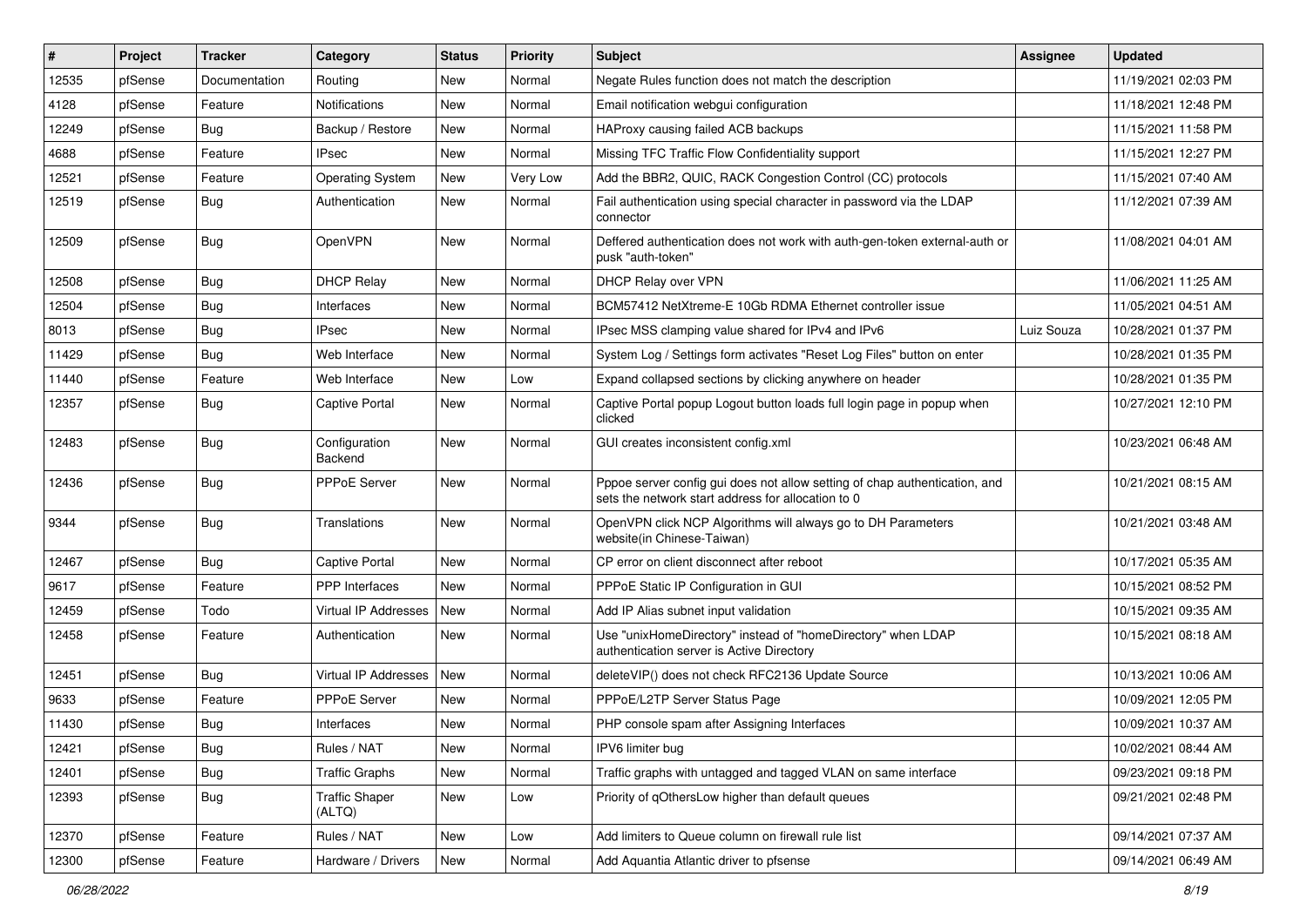| $\vert$ # | Project | <b>Tracker</b> | Category                | <b>Status</b> | <b>Priority</b> | <b>Subject</b>                                                                                                    | Assignee   | <b>Updated</b>      |
|-----------|---------|----------------|-------------------------|---------------|-----------------|-------------------------------------------------------------------------------------------------------------------|------------|---------------------|
| 12367     | pfSense | Todo           | Installer               | New           | Normal          | ZFS: Do not show memstick disk on target list                                                                     |            | 09/13/2021 07:37 AM |
| 12343     | pfSense | Feature        | Diagnostics             | <b>New</b>    | Low             | Real time traffic monitoring                                                                                      |            | 09/06/2021 01:26 PM |
| 11268     | pfSense | Bug            | Web Interface           | New           | Normal          | Cookie named 'id' prevents Edit form fields being set properly                                                    |            | 09/03/2021 06:16 AM |
| 9857      | pfSense | Feature        | <b>IPsec</b>            | <b>New</b>    | Normal          | IPsec Down/Up SMTP Notifications                                                                                  |            | 08/31/2021 08:07 AM |
| 4479      | pfSense | Bug            | <b>Operating System</b> | <b>New</b>    | Normal          | Firewall rules won't match GRE interface after applying IPSEC transport<br>encryption on GRE tunnel               | Luiz Souza | 08/20/2021 08:46 AM |
| 12283     | pfSense | Bug            | Authentication          | <b>New</b>    | Normal          | LDAP/RADIUS authentication servers configuration does not allow source<br>IP address to be specified              |            | 08/20/2021 01:15 AM |
| 6776      | pfSense | Feature        | Rules / NAT             | New           | Normal          | Allow disabling of "filter rule association" by default                                                           |            | 08/17/2021 10:56 AM |
| 11619     | pfSense | Bug            | Upgrade                 | New           | Normal          | Unable to upgrade 2.4.4-p3 to 2.5/21.02-p1                                                                        |            | 08/15/2021 10:00 AM |
| 10311     | pfSense | Bug            | OpenVPN                 | New           | Normal          | Too low net.link.ifqmaxlen causes packet drop under load when using<br>OpenVPN inside bridge interface under load |            | 08/10/2021 03:10 AM |
| 12190     | pfSense | Feature        | Rules / NAT             | <b>New</b>    | Normal          | Add ability to reference ipv6 prefix in firewall rules and aliases                                                |            | 08/05/2021 01:47 PM |
| 8794      | pfSense | Feature        | <b>NTPD</b>             | New           | Normal          | NTP authentiction                                                                                                 | Tod L      | 08/05/2021 01:20 AM |
| 8815      | pfSense | <b>Bug</b>     | Interfaces              | New           | Normal          | IP addresses are removed from interfaces when link is lost and either IPv4<br>or IPv6 is dynamic                  | Luiz Souza | 07/21/2021 07:49 AM |
| 8520      | pfSense | Feature        | Interfaces              | New           | Normal          | Option to auto-renew DHCP on interface with an offline gateway or marked<br>as down                               |            | 07/20/2021 11:00 AM |
| 12121     | pfSense | Feature        | OpenVPN                 | <b>New</b>    | Normal          | Wider "local network(s)" fields in OpenVPN server configuration                                                   |            | 07/19/2021 07:37 AM |
| 12139     | pfSense | Feature        | <b>DNS Forwarder</b>    | <b>New</b>    | Normal          | Add support in for specifying a DNSMASQ configuration file                                                        |            | 07/16/2021 09:45 PM |
| 12120     | pfSense | Feature        | <b>DHCP Relay</b>       | <b>New</b>    | Normal          | Permit several sets of destination DHCP servers in DHCP relay                                                     |            | 07/11/2021 05:41 PM |
| 12122     | pfSense | Bug            | Web Interface           | New           | Normal          | Perform greedy actions asychronously                                                                              |            | 07/10/2021 01:10 PM |
| 6738      | pfSense | Feature        | Web Interface           | New           | Normal          | GUI Action Buttons replicated to the top of the List                                                              |            | 07/10/2021 01:04 PM |
| 10290     | pfSense | Feature        | Aliases / Tables        | <b>New</b>    | Very Low        | Firewall Aliases Add button on top of list                                                                        |            | 07/10/2021 01:03 PM |
| 11956     | pfSense | Feature        | Web Interface           | New           | Normal          | "add" button in the top of pages with many user-added items                                                       |            | 07/10/2021 01:01 PM |
| 628       | pfSense | Feature        | Web Interface           | New           | Low             | Ability to specify listen IP address of management services (SSH, web<br>interface)                               |            | 07/09/2021 01:21 PM |
| 12077     | pfSense | Feature        | Gateways                | <b>New</b>    | Normal          | Allow stick-connections per gateway group                                                                         |            | 06/24/2021 08:45 AM |
| 12067     | pfSense | <b>Bug</b>     | DHCP (IPv4)             | New           | Very Low        | <b>DHCP Monitoring Statistics Error</b>                                                                           |            | 06/21/2021 08:39 AM |
| 12066     | pfSense | Feature        | <b>Operating System</b> | New           | Very Low        | Include man and man pages for all core programs and packages                                                      |            | 06/21/2021 07:44 AM |
| 12056     | pfSense | Bug            | Logging                 | New           | Normal          | Filterlog says "Unknown Option %u"                                                                                |            | 06/18/2021 05:51 AM |
| 12025     | pfSense | Todo           | Web Interface           | New           | Very Low        | Add 1:1 Validation to Notify Someone They are 1:1 NAT'ing an Interface<br>Address                                 |            | 06/11/2021 10:05 AM |
| 12013     | pfSense | <b>Bug</b>     | Logging                 | New           | Low             | Reading log data is inefficient in certain cases                                                                  |            | 06/08/2021 07:35 AM |
| 7779      | pfSense | Bug            | OpenVPN                 | New           | Normal          | Traffic crossing a site-to-site OpenVPN tunnel fails to fragment.                                                 |            | 06/02/2021 08:26 AM |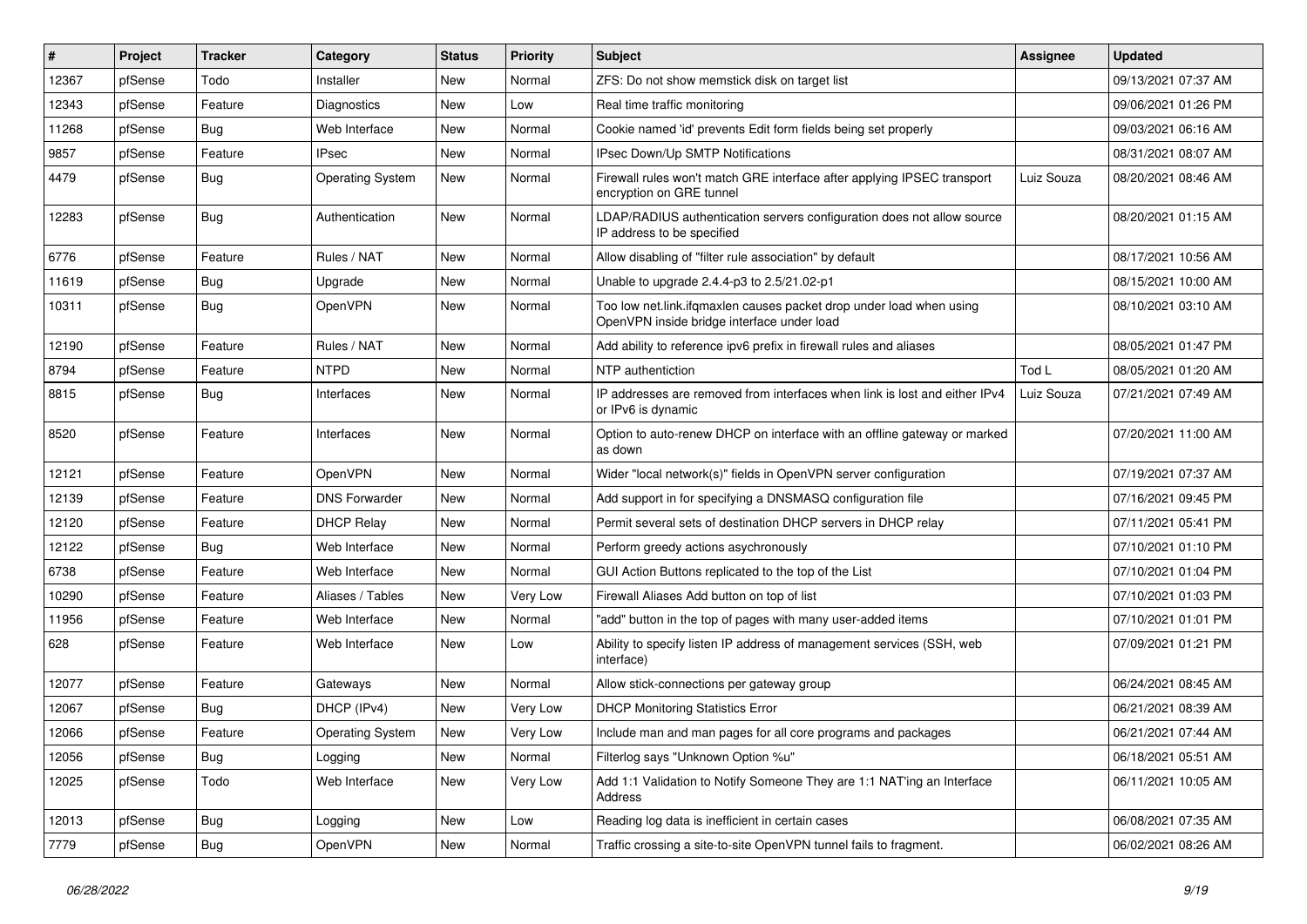| #     | Project | <b>Tracker</b> | Category                                 | <b>Status</b> | Priority  | <b>Subject</b>                                                                                           | <b>Assignee</b> | <b>Updated</b>      |
|-------|---------|----------------|------------------------------------------|---------------|-----------|----------------------------------------------------------------------------------------------------------|-----------------|---------------------|
| 11974 | pfSense | Feature        | <b>XMLRPC</b>                            | <b>New</b>    | Normal    | XMLRPC synchronization for igmmproxy settings                                                            |                 | 05/29/2021 03:58 PM |
| 11954 | pfSense | Feature        | <b>IGMP Proxy</b>                        | <b>New</b>    | Normal    | <b>Multicast limits</b>                                                                                  |                 | 05/25/2021 12:36 AM |
| 11953 | pfSense | <b>Bug</b>     | <b>IGMP Proxy</b>                        | <b>New</b>    | Normal    | XG-1541 crashes when igmpproxy is enabled and network interfaces<br>status change                        |                 | 05/24/2021 04:55 PM |
| 11925 | pfSense | <b>Bug</b>     | OpenVPN                                  | <b>New</b>    | Normal    | Calling-Station-Id always set to WAN IP                                                                  |                 | 05/14/2021 09:27 AM |
| 11921 | pfSense | Feature        | <b>DNS Resolver</b>                      | <b>New</b>    | Very Low  | Feature Request: Compile unbound with EDNS Client Subnet (ECS)<br>module (--enable-subnet)               |                 | 05/14/2021 07:29 AM |
| 6647  | pfSense | Todo           | Web Interface                            | <b>New</b>    | Very Low  | <b>Enable Additional Security Headers</b>                                                                |                 | 05/14/2021 01:09 AM |
| 10671 | pfSense | Bug            | <b>Operating System</b>                  | New           | Normal    | pfsense 2.4.5 1 does not boot on Gen2 2012R2 HyperV VM                                                   |                 | 05/09/2021 06:39 AM |
| 5331  | pfSense | Feature        | <b>IPsec</b>                             | <b>New</b>    | Normal    | IPSec table for tuning strongswan.conf                                                                   |                 | 05/05/2021 12:10 AM |
| 11876 | pfSense | Feature        | Hardware / Drivers                       | New           | Normal    | OpenSSL does not use QAT acceleration on pfSense Plus<br>21.02-RELEASE-p1 or 21.05-DEVELOPMENT           |                 | 05/03/2021 08:02 AM |
| 11262 | pfSense | Feature        | Rules / NAT                              | <b>New</b>    | Normal    | Time Based Rules - selects all days in the current month                                                 |                 | 04/27/2021 12:32 PM |
| 11280 | pfSense | Todo           | WireGuard                                | <b>New</b>    | Normal    | Add WireGuard to ALTO list                                                                               |                 | 04/27/2021 12:32 PM |
| 7201  | pfSense | Feature        | <b>NTPD</b>                              | New           | Normal    | NTP Support multiple GPS reference clocks                                                                |                 | 04/27/2021 12:31 PM |
| 8330  | pfSense | Feature        | DHCP (IPv4)                              | <b>New</b>    | Normal    | add options for ddns-local-address statements                                                            |                 | 04/27/2021 12:31 PM |
| 11856 | pfSense | Feature        | <b>Diagnostics</b>                       | <b>New</b>    | Normal    | Replace/add Alias or DNS names for known LAN addresses in the State<br>table                             |                 | 04/27/2021 08:01 AM |
| 8831  | pfSense | <b>Bug</b>     | IPv6 Router<br>Advertisements<br>(RADVD) | New           | Very High | Radvd causes latency spikes                                                                              |                 | 04/19/2021 04:51 AM |
| 11786 | pfSense | Bug            | Services                                 | <b>New</b>    | Normal    | SSH incomplete setup and startup fail while recovering XML backup in a<br>fresh install of pfSense 2.5.0 |                 | 04/17/2021 01:36 PM |
| 11761 | pfSense | Bug            | L <sub>2</sub> TP                        | <b>New</b>    | Normal    | L2TP/IPsec VPN : PPP LCP negotiation occurs before user authentication                                   |                 | 03/31/2021 04:52 AM |
| 11757 | pfSense | Feature        | <b>XMLRPC</b>                            | New           | Normal    | Allow XMLRPC sync to bypass default auth server in favor of local<br>database                            |                 | 03/30/2021 03:18 PM |
| 11731 | pfSense | <b>Bug</b>     | Hardware / Drivers                       | <b>New</b>    | Normal    | Missing support for Realtek USB NICs                                                                     |                 | 03/30/2021 04:32 AM |
| 11724 | pfSense | Bug            | Package System                           | <b>New</b>    | Normal    | Packages unexpectedly removed when changing update branches                                              |                 | 03/29/2021 08:09 AM |
| 11730 | pfSense | <b>Bug</b>     | Web Interface                            | <b>New</b>    | Normal    | Improve visibility of option selections in dark themes                                                   |                 | 03/25/2021 09:38 PM |
| 11717 | pfSense | <b>Bug</b>     | Rules / NAT                              | New           | Normal    | Incorrect port forwarding rules if Destination port alias is not equal to<br>Redirect target port alias  |                 | 03/22/2021 06:06 AM |
| 11149 | pfSense | Bug            | <b>DHCP Relay</b>                        | <b>New</b>    | Normal    | DHCP relay won't start with DHCP server behind gateway                                                   |                 | 03/22/2021 05:13 AM |
| 11715 | pfSense | <b>Bug</b>     | OpenVPN                                  | New           | Normal    | OpenVPN MTU                                                                                              |                 | 03/22/2021 01:35 AM |
| 11604 | pfSense | Feature        | WireGuard                                | New           | Normal    | WireGuard Dynamic Listen Port Randomization                                                              |                 | 03/19/2021 10:59 AM |
| 11498 | pfSense | Feature        | WireGuard                                | New           | Normal    | WireGuard does not pass multicast traffic to peer                                                        | Peter Grehan    | 03/19/2021 10:59 AM |
| 11302 | pfSense | Feature        | WireGuard                                | New           | Normal    | WireGuard XMLRPC sync                                                                                    |                 | 03/19/2021 10:59 AM |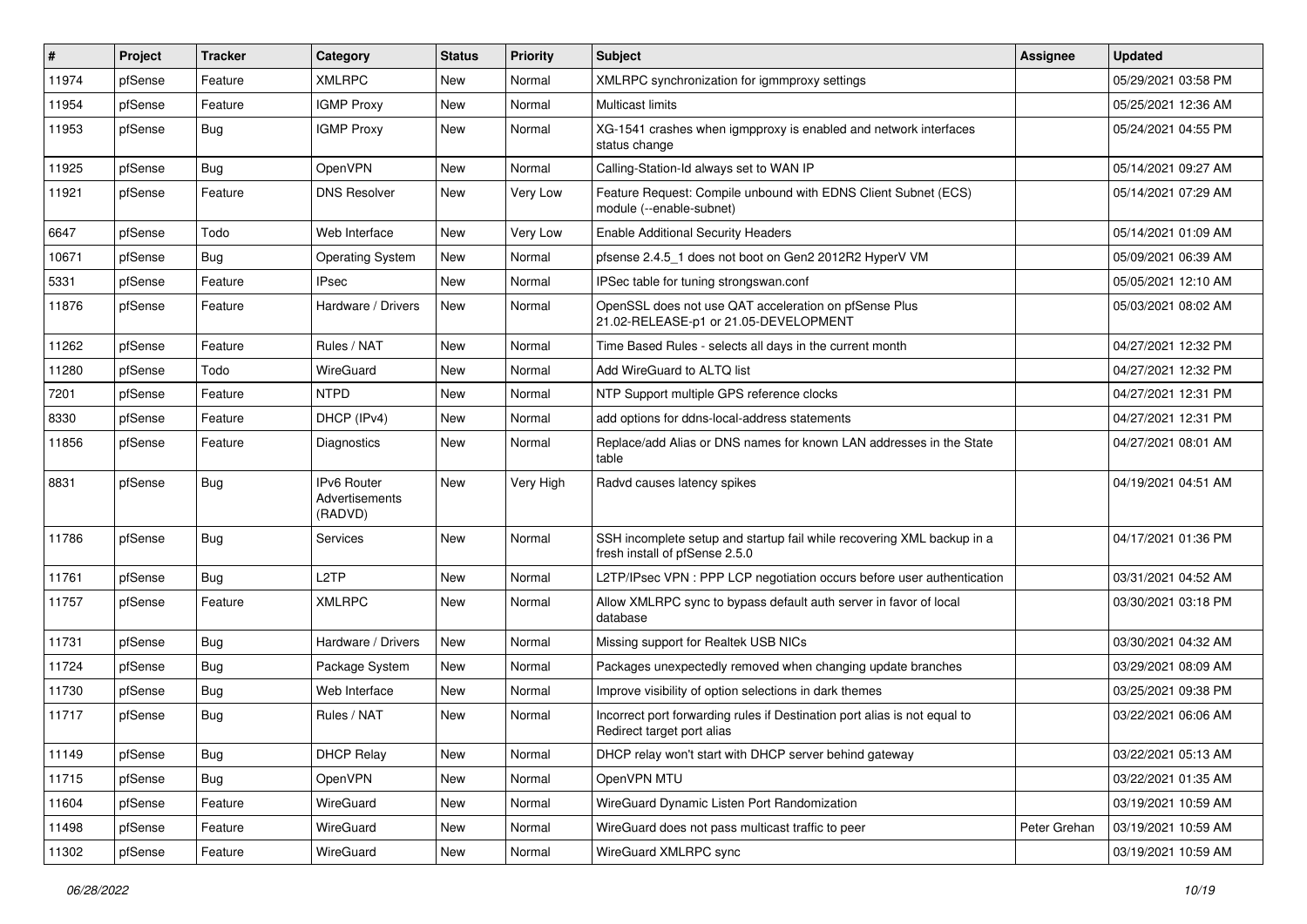| #     | Project | <b>Tracker</b> | Category                 | <b>Status</b> | <b>Priority</b> | <b>Subject</b>                                                                                                                                                                                  | <b>Assignee</b>      | <b>Updated</b>      |
|-------|---------|----------------|--------------------------|---------------|-----------------|-------------------------------------------------------------------------------------------------------------------------------------------------------------------------------------------------|----------------------|---------------------|
| 11556 | pfSense | Bug            | Rules / NAT              | <b>New</b>    | Normal          | Kill all states associated with a NAT address                                                                                                                                                   |                      | 03/19/2021 10:29 AM |
| 11657 | pfSense | Bug            | Interfaces               | <b>New</b>    | Normal          | netmap ring reinit error                                                                                                                                                                        |                      | 03/18/2021 10:32 PM |
| 11352 | pfSense | <b>Bug</b>     | FreeBSD                  | <b>New</b>    | Low             | CTF types > 2^15 in the pfSense kernel config results in DTrace failing                                                                                                                         | Scott Long           | 03/17/2021 02:52 AM |
| 11666 | pfSense | Bug            | Logging                  | <b>New</b>    | Normal          | GUI Firewall log search not parsing filter.log beyond hard coded limit                                                                                                                          |                      | 03/12/2021 11:38 AM |
| 11641 | pfSense | Bug            | Interfaces               | New           | Normal          | On xn based interfaces without the VLANMTU flag the first VLAN tag<br>defined does not follow the parent interface MTU settings. All subsequent<br>VLAN tags follow the parent interface's MTU. |                      | 03/09/2021 06:42 PM |
| 10708 | pfSense | Bug            | Upgrade                  | <b>New</b>    | Normal          | ZFS bootpool boot symlink issue                                                                                                                                                                 | Luiz Souza           | 03/08/2021 07:03 AM |
| 11625 | pfSense | Feature        | <b>OpenVPN</b>           | <b>New</b>    | Normal          | Cisco-AVPair aliases support                                                                                                                                                                    |                      | 03/05/2021 12:35 AM |
| 2218  | pfSense | Feature        | CARP                     | <b>New</b>    | Normal          | Ability to delay CARP master status at boot time                                                                                                                                                |                      | 03/03/2021 11:57 AM |
| 11541 | pfSense | Bug            | OpenVPN                  | <b>New</b>    | Normal          | OpenVPN status does not work properly when set to TCP and Concurrent<br>Connections = $1$                                                                                                       |                      | 03/02/2021 02:27 PM |
| 11548 | pfSense | Bug            | Rules / NAT              | New           | Normal          | "rule expands to no valid combination" error from port forward automatic<br>rule mixing IPv4 and IPv6 elements                                                                                  |                      | 02/27/2021 03:18 PM |
| 11566 | pfSense | Bug            | Web Interface            | <b>New</b>    | Low             | Firewall Maximum Table Entries "default size" is whatever is entered                                                                                                                            |                      | 02/27/2021 10:01 AM |
| 10624 | pfSense | Bug            | <b>DNS Resolver</b>      | <b>New</b>    | Normal          | Unbound configuration memory leak with python module $+$ register DHCP<br>leases active                                                                                                         |                      | 02/26/2021 10:27 AM |
| 11503 | pfSense | <b>Bug</b>     | <b>OpenVPN</b>           | <b>New</b>    | Normal          | Using multiple authentication backends on an OpenVPN server fails                                                                                                                               |                      | 02/23/2021 12:23 PM |
| 11473 | pfSense | <b>Bug</b>     | Web Interface            | <b>New</b>    | Normal          | System Activity shows invalid data on SG-3100                                                                                                                                                   |                      | 02/19/2021 08:12 PM |
| 11438 | pfSense | Feature        | Hardware / Drivers       | <b>New</b>    | Low             | Allow multiple cryptographic accelerator modules to be loaded at the same<br>time                                                                                                               |                      | 02/18/2021 12:40 PM |
| 11418 | pfSense | <b>Bug</b>     | <b>IPsec</b>             | <b>New</b>    | Very Low        | 'NAT-T: Force' is broken for IPv6 IPsec                                                                                                                                                         |                      | 02/16/2021 08:25 AM |
| 11412 | pfSense | Bug            | Interfaces               | <b>New</b>    | Normal          | LLDPD Package Doesn't Work with Switchports                                                                                                                                                     |                      | 02/12/2021 08:12 PM |
| 8686  | pfSense | <b>Bug</b>     | <b>IPsec</b>             | <b>New</b>    | Normal          | IPsec VTI: Assigned interface firewall rules are never parsed                                                                                                                                   |                      | 02/10/2021 12:15 PM |
| 11184 | pfSense | Bug            | FreeBSD                  | <b>New</b>    | Normal          | PF: State policy cannot be configurable                                                                                                                                                         |                      | 02/09/2021 02:43 AM |
| 11379 | pfSense | Feature        | Captive Portal           | <b>New</b>    | Normal          | <b>Template Roll Printer</b>                                                                                                                                                                    |                      | 02/07/2021 05:26 AM |
| 11363 | pfSense | <b>Bug</b>     | Installer                | <b>New</b>    | Normal          | Clean Install 2.5.0 fails due to hardware incompability                                                                                                                                         |                      | 02/04/2021 11:06 AM |
| 11369 | pfSense | Feature        | <b>Operating System</b>  | <b>New</b>    | Low             | add Enabling IPv6 Source Address Validation support                                                                                                                                             |                      | 02/04/2021 10:03 AM |
| 10892 | pfSense | Bug            | Rules / NAT              | <b>New</b>    | Low             | Large number of VLAN/LANs make floating rules are to read                                                                                                                                       | <b>Jared Dillard</b> | 02/01/2021 03:29 PM |
| 11335 | pfSense | <b>Bug</b>     | Interfaces               | <b>New</b>    | Normal          | Spoofing the MAC on a LAGG interface does not work for some NIC types.                                                                                                                          |                      | 01/29/2021 09:10 AM |
| 11324 | pfSense | Feature        | Logging                  | <b>New</b>    | Normal          | Separate syslog "Remote log servers" Parameters                                                                                                                                                 |                      | 01/27/2021 10:47 AM |
| 3895  | pfSense | Feature        | Configuration<br>Backend | New           | Normal          | Timeout for "Apply change"                                                                                                                                                                      |                      | 01/25/2021 08:07 AM |
| 9942  | pfSense | Feature        | <b>Operating System</b>  | <b>New</b>    | Normal          | Give pfSense the possibility to change the keyboard Layout for console<br>users                                                                                                                 |                      | 01/22/2021 02:33 AM |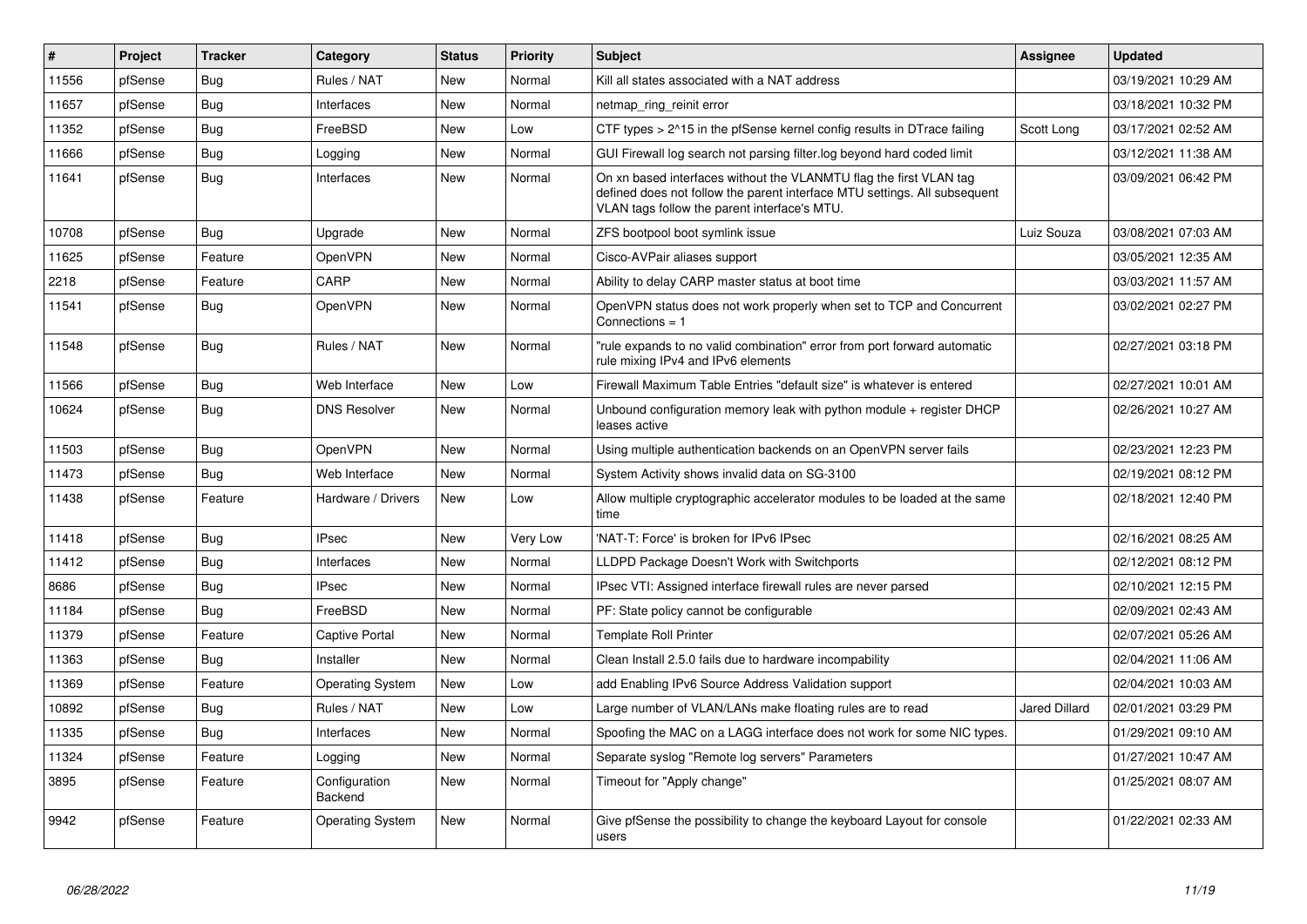| #     | Project | <b>Tracker</b> | Category                       | <b>Status</b> | <b>Priority</b> | <b>Subject</b>                                                                                                                   | Assignee   | <b>Updated</b>      |
|-------|---------|----------------|--------------------------------|---------------|-----------------|----------------------------------------------------------------------------------------------------------------------------------|------------|---------------------|
| 11270 | pfSense | Feature        | <b>VPN</b> (Multiple<br>Types) | New           | Low             | Consider integrating Nebula mesh VPN                                                                                             |            | 01/20/2021 03:34 PM |
| 11257 | pfSense | Feature        | Upgrade                        | New           | Normal          | Installed Packages: Update all button                                                                                            |            | 01/18/2021 10:45 AM |
| 11243 | pfSense | Feature        | Interfaces                     | New           | Normal          | individual pfctl snort2c tables per interface only blocking IPs for specific<br>interface when a rule triggers in snort/suricata |            | 01/14/2021 03:02 PM |
| 286   | pfSense | Feature        | Backup / Restore               | <b>New</b>    | Normal          | Backup/restore users individually                                                                                                |            | 01/09/2021 03:48 PM |
| 2504  | pfSense | Feature        | LAGG Interfaces                | New           | Normal          | lagg enhancements                                                                                                                |            | 01/08/2021 12:17 PM |
| 11232 | pfSense | Bug            | <b>Operating System</b>        | New           | Normal          | Fix pfSense_fsync                                                                                                                |            | 01/08/2021 08:53 AM |
| 11213 | pfSense | Feature        | Gateways                       | New           | Low             | Option to mark gateway as down directly from Table                                                                               |            | 01/03/2021 07:09 AM |
| 10238 | pfSense | Feature        | <b>Operating System</b>        | New           | Very Low        | Periodic Scrub of ZFS filesystem                                                                                                 |            | 12/31/2020 03:02 PM |
| 9226  | pfSense | Feature        | Web Interface                  | New           | Normal          | zfs GUI functionality - alerts                                                                                                   |            | 12/31/2020 02:50 PM |
| 11203 | pfSense | <b>Bug</b>     | Certificates                   | New           | Normal          | certificate manager very slow                                                                                                    |            | 12/31/2020 11:57 AM |
| 10962 | pfSense | Feature        | Dynamic DNS                    | <b>New</b>    | Normal          | Add Cpanel support for Dynamic DNS Clients                                                                                       |            | 12/28/2020 01:56 PM |
| 11189 | pfSense | Feature        | Captive Portal                 | New           | Normal          | Captive Portal - Tarpit option                                                                                                   |            | 12/23/2020 06:44 PM |
| 11177 | pfSense | Bug            | Dynamic DNS                    | New           | Normal          | DDNSv6 not using Check IP Services                                                                                               |            | 12/21/2020 05:02 AM |
| 11169 | pfSense | Feature        | Interfaces                     | New           | Very Low        | Changing interface index order                                                                                                   |            | 12/17/2020 05:44 AM |
| 10223 | pfSense | Feature        | Interfaces                     | New           | Normal          | Add the ability to create additional loopback interfaces                                                                         |            | 12/15/2020 04:35 PM |
| 10918 | pfSense | Feature        | Aliases / Tables               | New           | Low             | IP Aliases de-duplication                                                                                                        |            | 12/13/2020 11:37 PM |
| 11147 | pfSense | <b>Bug</b>     | Dynamic DNS                    | New           | Normal          | Domeneshop DynDNS IPv4 and IPv6                                                                                                  |            | 12/09/2020 11:47 PM |
| 8964  | pfSense | <b>Bug</b>     | <b>IPsec</b>                   | New           | High            | IPsec async cryptography advanced setting - TCP traffic not passing<br>through                                                   | Luiz Souza | 12/08/2020 12:09 PM |
| 6691  | pfSense | Bug            | DHCP (IPv6)                    | New           | Normal          | dhcp6c quits after only two tries if no response was received                                                                    |            | 12/07/2020 04:25 PM |
| 11139 | pfSense | Documentation  | Interfaces                     | <b>New</b>    | Normal          | <b>Bridges and VLANs</b>                                                                                                         |            | 12/07/2020 12:32 PM |
| 11110 | pfSense | Bug            | Backup / Restore               | New           | Normal          | Backup file should be checked before restoring a specific area                                                                   |            | 12/05/2020 02:50 PM |
| 6051  | pfSense | <b>Bug</b>     | DHCP (IPv6)                    | New           | Normal          | DHCPv6 Client Failure for additional WAN Address causes<br>2-seconds-service-restart-loop                                        |            | 12/03/2020 01:08 AM |
| 7943  | pfSense | Bug            | Web Interface                  | New           | Normal          | CSS Overflow Fix for Drop Down Menus in webConfigurator                                                                          |            | 11/21/2020 02:54 PM |
| 11093 | pfSense | <b>Bug</b>     | Wireless                       | New           | Low             | ral(4) driver non-functional in arm64                                                                                            |            | 11/21/2020 10:45 AM |
| 9654  | pfSense | <b>Bug</b>     | <b>DNS Resolver</b>            | New           | Normal          | After reboot, the DNS resolver must be restarted before it will advertise the<br>ipv6 DNS address of the router.                 |            | 11/20/2020 03:12 AM |
| 11084 | pfSense | Feature        | Dynamic DNS                    | New           | Normal          | Dynamic DNS include option to specify virtual IP addresses                                                                       |            | 11/19/2020 01:26 PM |
| 8325  | pfSense | <b>Bug</b>     | UPnP/NAT-PMP                   | New           | Normal          | UPnP not available for pppoe-Clients                                                                                             |            | 11/15/2020 10:33 AM |
| 6321  | pfSense | <b>Bug</b>     | L <sub>2</sub> TP              | New           | Normal          | Problem with connecting I2tp over ipsec from android and windows                                                                 |            | 11/13/2020 11:01 AM |
| 4740  | pfSense | <b>Bug</b>     | Wireless                       | New           | Normal          | Intel wireless kernel panic in infrastructure mode with WPA                                                                      |            | 11/13/2020 08:38 AM |
| 10726 | pfSense | Bug            | Rules / NAT                    | New           | Normal          | Sticky-connections option is bugged - sticky-address cannot be redefined                                                         |            | 11/12/2020 10:12 AM |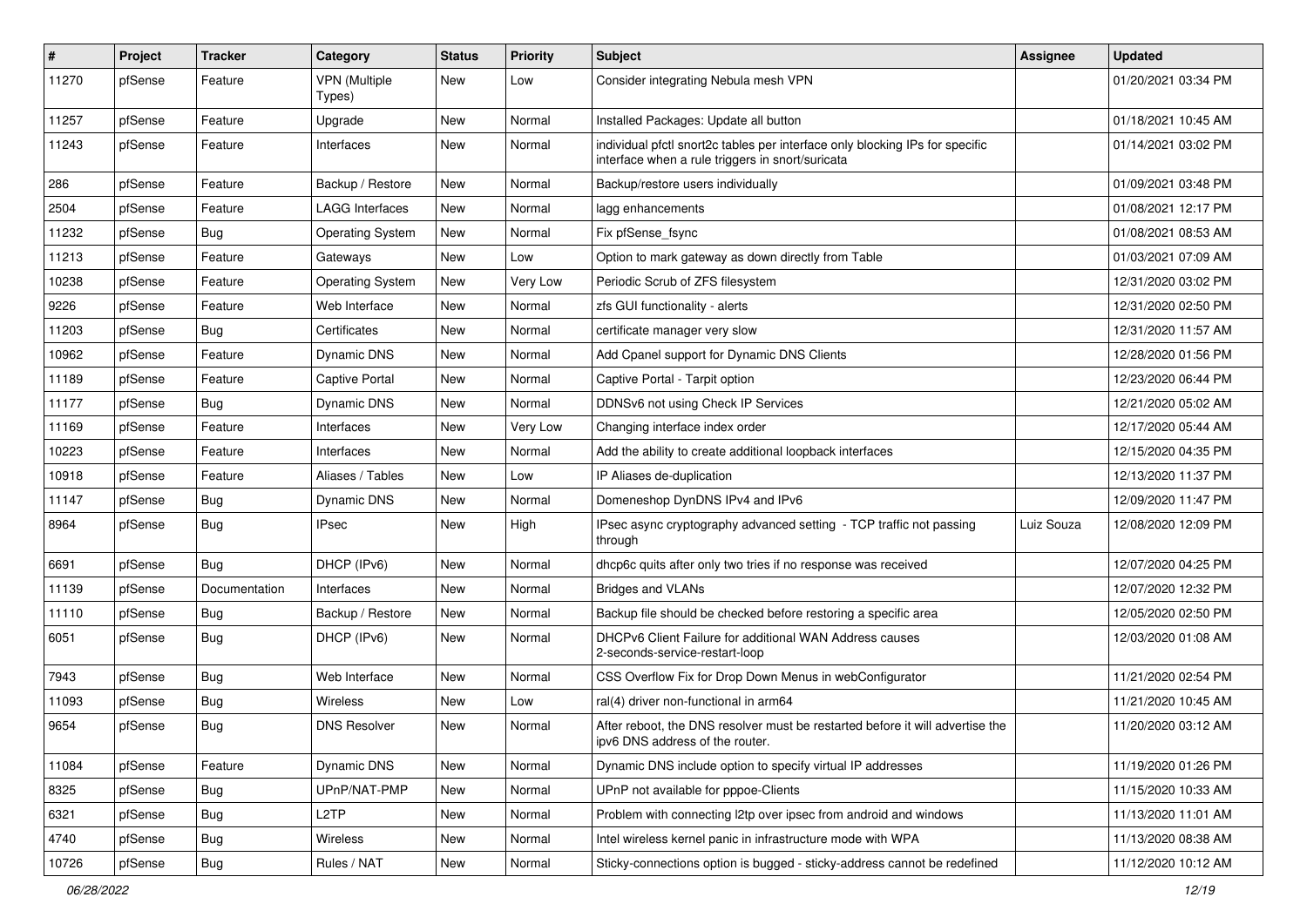| #     | Project | <b>Tracker</b> | Category                        | <b>Status</b> | <b>Priority</b> | <b>Subject</b>                                                                                                          | <b>Assignee</b> | <b>Updated</b>      |
|-------|---------|----------------|---------------------------------|---------------|-----------------|-------------------------------------------------------------------------------------------------------------------------|-----------------|---------------------|
| 11056 | pfSense | Feature        | Interfaces                      | <b>New</b>    | Normal          | Add option to disable flow-control on interfaces in GUI                                                                 |                 | 11/11/2020 04:41 PM |
| 10280 | pfSense | Feature        | Dashboard                       | <b>New</b>    | Low             | <b>DHCP Leases widget</b>                                                                                               |                 | 11/07/2020 09:18 PM |
| 10875 | pfSense | <b>Bug</b>     | Gateways                        | New           | Normal          | PPP periodic reset does not fully restore gateway group round-robin<br>functionality                                    | Luiz Souza      | 11/05/2020 07:44 AM |
| 8263  | pfSense | <b>Bug</b>     | <b>Traffic Shaper</b><br>(ALTQ) | New           | Normal          | Cannot create a nonlinear `Link Share` service curve because of: "the sum<br>of the child bandwidth higher than parent" |                 | 11/05/2020 07:31 AM |
| 8192  | pfSense | Bug            | Gateway Monitoring              | New           | Low             | dpinger - Change in ISP link-local IPv6 address drops connectivity                                                      | Luiz Souza      | 11/05/2020 07:31 AM |
| 10325 | pfSense | <b>Bug</b>     | <b>Notifications</b>            | <b>New</b>    | Normal          | System/Advanced/Notifications/E-Mail - SMTP Notification E-Mail auth<br>password Unexpected Bahaviour                   |                 | 10/30/2020 08:17 AM |
| 11004 | pfSense | Feature        | DHCP (IPv4)                     | <b>New</b>    | Low             | DHCP reservations with no IP address show entries in DHCP leases                                                        |                 | 10/26/2020 07:22 AM |
| 10995 | pfSense | Feature        | <b>Operating System</b>         | <b>New</b>    | Low             | Remove VMware MSI-X from the PCI blacklist.                                                                             |                 | 10/20/2020 11:40 AM |
| 10980 | pfSense | <b>Bug</b>     | Operating System                | <b>New</b>    | Normal          | rc.local is executed at login by rc.initial, and not at boot time.                                                      |                 | 10/19/2020 09:39 AM |
| 6742  | pfSense | Feature        | Authentication                  | <b>New</b>    | Normal          | OAuth2 authentication for OpenVPN (and for FreeRadius)                                                                  | Jim Thompson    | 10/19/2020 09:19 AM |
| 3377  | pfSense | Feature        | <b>Captive Portal</b>           | New           | Normal          | OAuth2 authentication in captive portal                                                                                 | Jim Thompson    | 10/19/2020 09:13 AM |
| 7405  | pfSense | Feature        | DHCP (IPv4)                     | New           | Normal          | Ability to add dhcp host reservations from "Diagnostics -> ARP table"                                                   |                 | 10/12/2020 08:22 AM |
| 7287  | pfSense | Feature        | <b>NTPD</b>                     | New           | Normal          | NTP add support for ACTS ref clock                                                                                      |                 | 10/12/2020 07:45 AM |
| 9970  | pfSense | Feature        | Captive Portal                  | New           | Low             | Captive Portal and SAML2 Integration                                                                                    | Mauro Braggio   | 10/12/2020 07:39 AM |
| 8149  | pfSense | Feature        | <b>NTPD</b>                     | New           | Normal          | <b>NTPsec</b>                                                                                                           |                 | 10/11/2020 10:59 AM |
| 10952 | pfSense | <b>Bug</b>     | Rules / NAT                     | New           | Low             | Inconsistency in Subnet Defaults Between Firewall Rules and Interface<br><b>Address Assignments</b>                     |                 | 10/09/2020 12:50 PM |
| 10714 | pfSense | <b>Bug</b>     | DHCP (IPv6)                     | <b>New</b>    | Normal          | radvd only gives out the prefix of the "first" IPv6 address of an interface                                             |                 | 10/06/2020 01:03 PM |
| 9353  | pfSense | <b>Bug</b>     | Dashboard                       | New           | Low             | PHPSession errors from limited access to dashboard and widgets                                                          |                 | 10/06/2020 09:31 AM |
| 9718  | pfSense | Feature        | Diagnostics                     | New           | Low             | Make diag_states_summary table sortable                                                                                 |                 | 10/06/2020 09:12 AM |
| 4776  | pfSense | Feature        | Wireless                        | New           | Normal          | Add 802.1x dynamic vlan support                                                                                         |                 | 10/02/2020 07:42 AM |
| 6960  | pfSense | Feature        | DHCP (IPv4)                     | New           | Normal          | Consider replacing ISC DHCP server with KEA DHCP                                                                        |                 | 09/24/2020 01:59 PM |
| 1683  | pfSense | Feature        | Rules / NAT                     | New           | Normal          | PF scrub min-ttl option                                                                                                 |                 | 09/23/2020 01:52 AM |
| 10645 | pfSense | Feature        | Package System                  | New           | Very Low        | Choosing active repo after restoring config but before starting pkgs<br>auto-installing                                 |                 | 09/22/2020 01:04 PM |
| 6457  | pfSense | Feature        | Installer                       | New           | Normal          | Allow ability to configure AWS EC2 AMI via userdata                                                                     |                 | 09/21/2020 02:54 PM |
| 7671  | pfSense | Feature        | Gateway Monitoring              | New           | Normal          | Gateway Monitoring Via Custom Script or Telnet.                                                                         |                 | 09/18/2020 02:59 PM |
| 8432  | pfSense | <b>Bug</b>     | Dynamic DNS                     | New           | Normal          | Dynamic DNS Client gives an error that it can't find IPv6 address when<br>WAN interface is a LAGG                       |                 | 09/17/2020 05:23 AM |
| 10890 | pfSense | Feature        | Interfaces                      | New           | Normal          | Allow multiple assigned interfaces to track status of a single switch port                                              |                 | 09/14/2020 07:20 AM |
| 9130  | pfSense | Feature        | DHCP (IPv4)                     | New           | Normal          | Request ID [#INC-16195]: DHCP - PXE Boot                                                                                |                 | 09/10/2020 01:39 PM |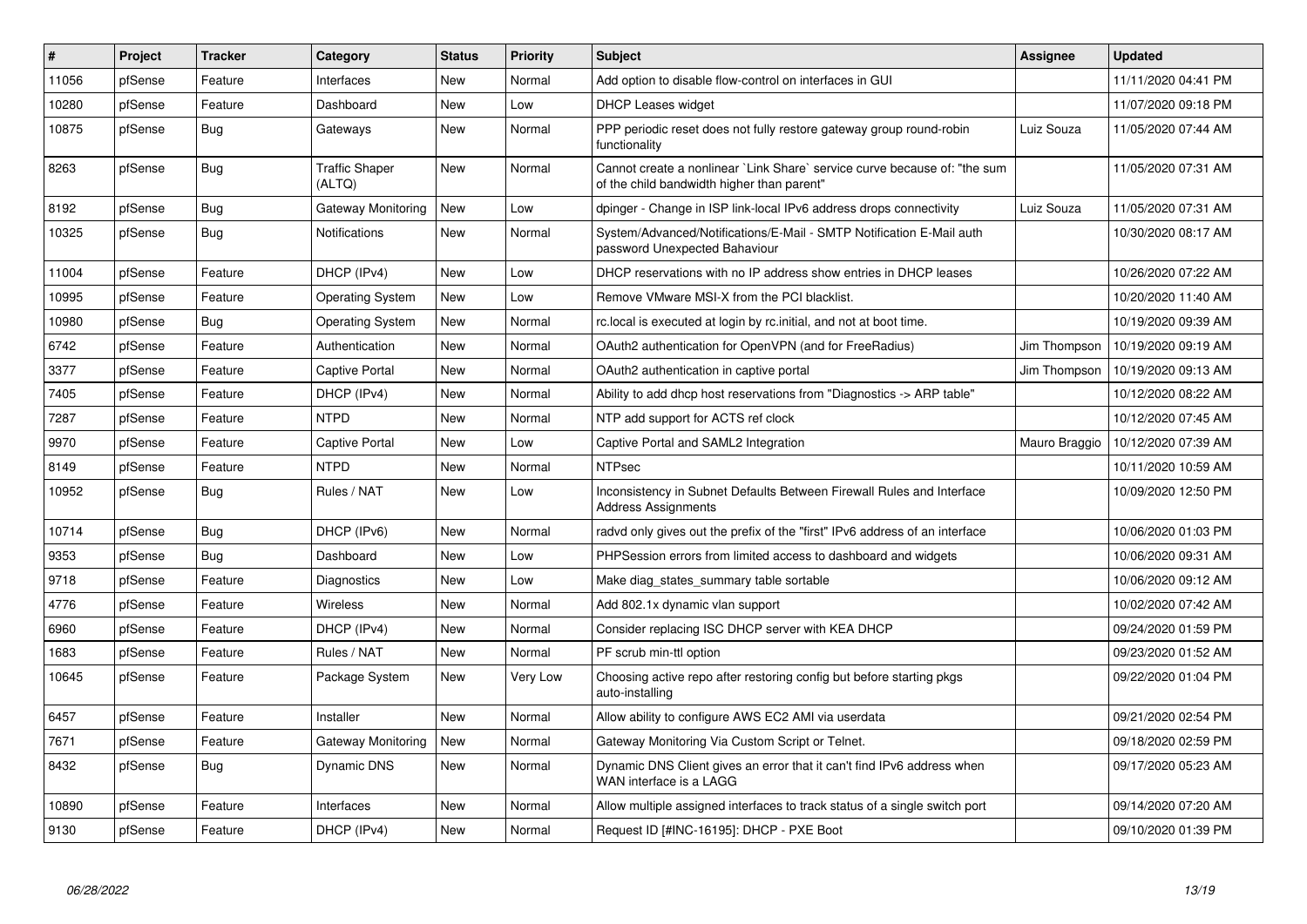| ∦     | Project | <b>Tracker</b> | Category                        | <b>Status</b> | Priority | <b>Subject</b>                                                                                                               | <b>Assignee</b> | <b>Updated</b>      |
|-------|---------|----------------|---------------------------------|---------------|----------|------------------------------------------------------------------------------------------------------------------------------|-----------------|---------------------|
| 4591  | pfSense | Feature        | IPsec                           | New           | Normal   | IPSec Failover Support for IP Addresses instead of Dynamic DNS /<br>Failover Group                                           |                 | 09/04/2020 12:17 AM |
| 10765 | pfSense | Bug            | Authentication                  | <b>New</b>    | Normal   | Ampersands in Idap extended query are escaped twice                                                                          |                 | 09/02/2020 07:55 AM |
| 10839 | pfSense | Feature        | <b>Traffic Shaper</b><br>(ALTQ) | <b>New</b>    | Normal   | Add popular messengers to the Traffic Shaper Wizard                                                                          |                 | 08/18/2020 10:07 AM |
| 10833 | pfSense | <b>Bug</b>     | Configuration<br>Backend        | <b>New</b>    | Normal   | unbound exits on configuration error when link status flaps on LAN<br>interface                                              |                 | 08/13/2020 11:53 PM |
| 10822 | pfSense | <b>Bug</b>     | DHCP (IPv6)                     | <b>New</b>    | Normal   | Deprecated IPv6 prefix won't be announced as deprecated to clients                                                           |                 | 08/10/2020 09:23 AM |
| 10805 | pfSense | Feature        | Hardware / Drivers              | New           | Normal   | Intel QAT (QuickAssist) encryption support for PfSense                                                                       |                 | 07/31/2020 03:13 PM |
| 10802 | pfSense | Feature        | DHCP (IPv4)                     | <b>New</b>    | Very Low | Seperator for DHCP Static Mapped leases                                                                                      |                 | 07/31/2020 10:30 AM |
| 8820  | pfSense | Bug            | Rules / NAT                     | New           | Low      | System/Advanced/Misc - "Do not kill connections when schedule expires"<br>UN-checked still leaves existing connections open. |                 | 07/28/2020 10:59 AM |
| 10584 | pfSense | <b>Bug</b>     | Hardware / Drivers              | <b>New</b>    | Normal   | SG-3100 with M.2: shutdown instead of reboot                                                                                 |                 | 07/21/2020 03:08 AM |
| 8380  | pfSense | Bug            | OpenVPN                         | <b>New</b>    | Normal   | OpenVPN RADIUS password length is not constant                                                                               | Jim Pingle      | 07/17/2020 11:46 AM |
| 6544  | pfSense | Feature        | DHCP (IPv4)                     | New           | Very Low | RFC 3046 DHCP Option 82 support (and RFC 3315/4649/4580 for IPv6)                                                            |                 | 07/13/2020 02:14 AM |
| 10731 | pfSense | Feature        | <b>XMLRPC</b>                   | <b>New</b>    | Very Low | XML-sync primary/secondary config flag                                                                                       |                 | 07/06/2020 03:52 PM |
| 9717  | pfSense | Feature        | Web Interface                   | <b>New</b>    | Low      | Search box for pfsense?                                                                                                      |                 | 07/05/2020 02:14 PM |
| 10729 | pfSense | Bug            | Package System                  | <b>New</b>    | Normal   | Certificate verification failed for pkg.freebsd.org                                                                          |                 | 07/05/2020 01:12 AM |
| 9876  | pfSense | Feature        | <b>Operating System</b>         | New           | Normal   | PFsense on KVM: Web interface hint to disable "Hardware Checksum<br>Offloading'                                              |                 | 07/03/2020 07:11 AM |
| 10718 | pfSense | Feature        | Notifications                   | <b>New</b>    | Normal   | Email notifications - add new field to enter a from: name                                                                    |                 | 07/01/2020 09:08 AM |
| 10712 | pfSense | <b>Bug</b>     | Rules / NAT                     | New           | Normal   | "default allow LAN IPv6 to any" rule does not work right after boot when<br>using IPv6 PD                                    |                 | 06/30/2020 12:17 AM |
| 10715 | pfSense | Bug            | <b>DHCP Relay</b>               | <b>New</b>    | Normal   | DHCPv6 relay always uses the "first" IPv6 address of an interface                                                            |                 | 06/29/2020 05:01 AM |
| 10701 | pfSense | Bug            | Web Interface                   | New           | Very Low | Firewall Log too wide with Rule Description Column                                                                           |                 | 06/25/2020 07:36 AM |
| 8712  | pfSense | Feature        | <b>Traffic Shaper</b><br>(ALTQ) | <b>New</b>    | Normal   | QOS on ipsec links                                                                                                           |                 | 06/22/2020 06:27 AM |
| 7986  | pfSense | Bug            | Wireless                        | <b>New</b>    | Normal   | WLAN card no longer properly initialized under 2.4.0                                                                         |                 | 06/19/2020 08:08 AM |
| 8464  | pfSense | <b>Bug</b>     | Wireless                        | <b>New</b>    | Very Low | Wireless USB card does not connect to WiFi automatically after reboot/halt                                                   |                 | 06/19/2020 03:44 AM |
| 10651 | pfSense | Feature        | <b>OpenVPN</b>                  | New           | Normal   | Remove/replace deprecated OpenVPN options                                                                                    |                 | 06/10/2020 11:32 AM |
| 8087  | pfSense | <b>Bug</b>     | Authentication                  | New           | Normal   | Provide Calling-Station-ID to RADIUS backed VPN connections                                                                  |                 | 06/06/2020 05:36 AM |
| 2983  | pfSense | Feature        | DHCP (IPv4)                     | New           | Normal   | DHCPD: Add vendor-class-identifier and MAC-OIDs                                                                              |                 | 05/29/2020 09:24 PM |
| 8324  | pfSense | <b>Bug</b>     | Hardware / Drivers              | New           | Normal   | bxe cards require promisc for OSPF                                                                                           | Luiz Souza      | 05/25/2020 03:19 PM |
| 10581 | pfSense | Feature        | Logging                         | New           | Normal   | Provide ability to disable nginx access logging to remote syslog server                                                      |                 | 05/21/2020 08:36 PM |
| 10467 | pfSense | Feature        | Notifications                   | New           | Very Low | Email alert functionality for system health                                                                                  |                 | 05/21/2020 06:02 AM |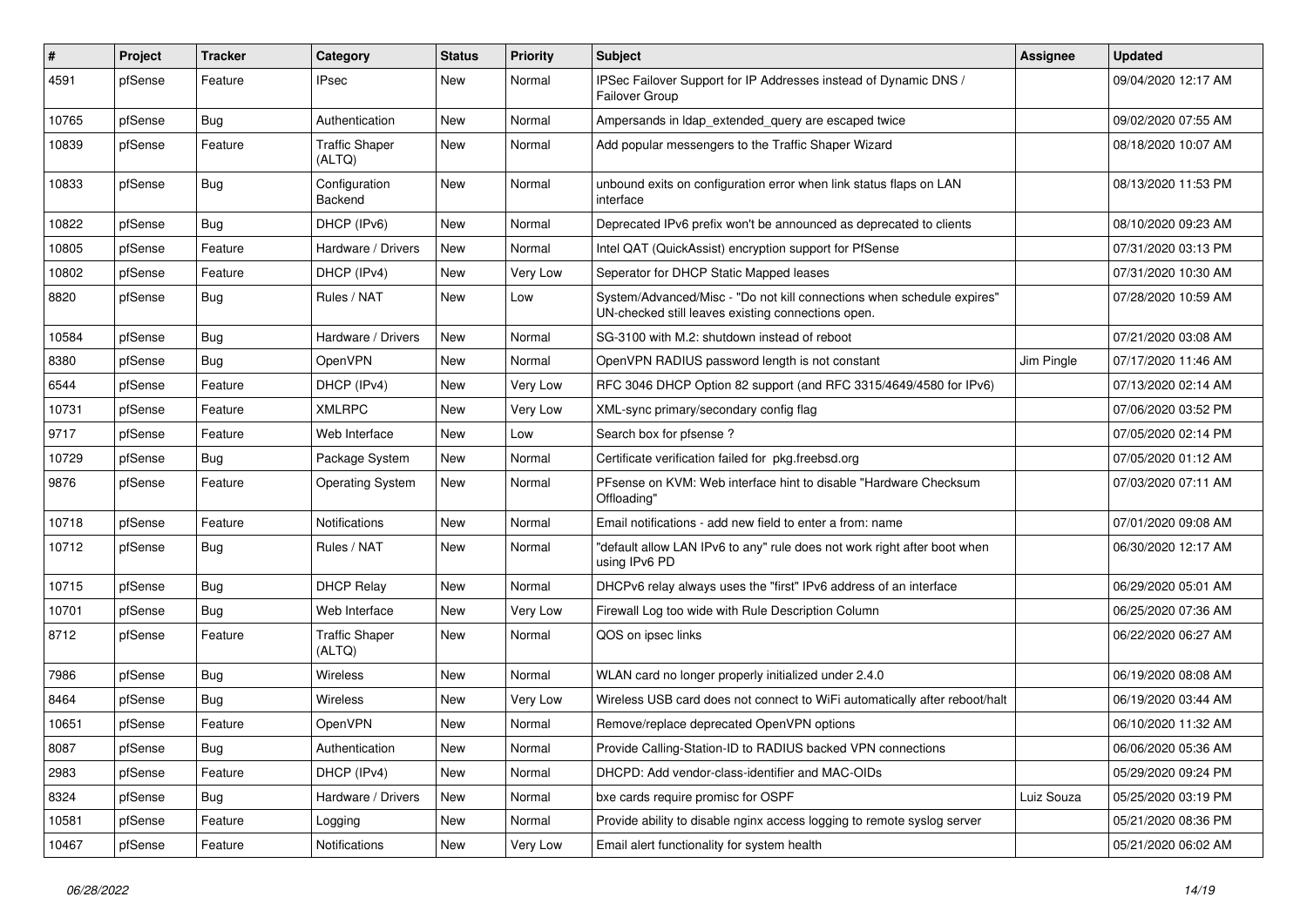| ∦     | <b>Project</b> | <b>Tracker</b> | Category                                        | <b>Status</b> | <b>Priority</b> | <b>Subject</b>                                                                                                  | <b>Assignee</b> | <b>Updated</b>      |
|-------|----------------|----------------|-------------------------------------------------|---------------|-----------------|-----------------------------------------------------------------------------------------------------------------|-----------------|---------------------|
| 6228  | pfSense        | Feature        | <b>Operating System</b>                         | <b>New</b>    | Normal          | Please provide a means for IGMPv3 and MLDv2 support                                                             |                 | 05/20/2020 03:21 PM |
| 8343  | pfSense        | <b>Bug</b>     | Gateways                                        | <b>New</b>    | Normal          | Gateway Routes (Default Routes) not removed in Kernel when removed<br>from GUI                                  |                 | 05/14/2020 01:22 AM |
| 8775  | pfSense        | Feature        | Authentication                                  | New           | Very Low        | Use SRV record for LDAP Authentication                                                                          |                 | 05/06/2020 07:49 AM |
| 10493 | pfSense        | <b>Bug</b>     | <b>IPsec</b>                                    | <b>New</b>    | Normal          | filter get vpns list() issues                                                                                   |                 | 05/06/2020 01:07 AM |
| 10514 | pfSense        | Feature        | Web Interface                                   | <b>New</b>    | Normal          | Add to every page an unparsed Notes field for administrative reference                                          |                 | 04/30/2020 06:32 PM |
| 7260  | pfSense        | Feature        | Rules / NAT                                     | <b>New</b>    | Normal          | Source OS / p0f Database Missing Modern Operating Systems                                                       |                 | 04/18/2020 02:25 AM |
| 10468 | pfSense        | Feature        | Web Interface                                   | <b>New</b>    | Normal          | Allow to download log files from WebGUI                                                                         |                 | 04/17/2020 06:17 AM |
| 9156  | pfSense        | Feature        | OpenVPN                                         | New           | Normal          | OpenVPN: Add tickbox for 'nopool' directive                                                                     |                 | 04/14/2020 01:45 PM |
| 10237 | pfSense        | Feature        | Upgrade                                         | <b>New</b>    | Normal          | Take ZFS snapshot on Upgrade                                                                                    |                 | 04/07/2020 03:58 PM |
| 10401 | pfSense        | Feature        | Dashboard                                       | New           | Normal          | Request: ability to sort/separate stopped/running Service(s) on Dashboard<br>-> Services Status widget          |                 | 03/31/2020 04:48 PM |
| 10000 | pfSense        | <b>Bug</b>     | <b>Dynamic DNS</b>                              | New           | Normal          | Azure Dynamic DNS A and AAAA Records for Apex Zone                                                              |                 | 03/31/2020 09:03 AM |
| 9179  | pfSense        | <b>Bug</b>     | <b>NAT Reflection</b>                           | New           | Normal          | NAT reflection fix implemented for #8604 is causing WebUI and XMLRPC<br>to fail on slave                        |                 | 03/27/2020 08:01 PM |
| 6481  | pfSense        | Bug            | <b>IPsec</b>                                    | <b>New</b>    | Normal          | loading EAP RADIUS method failed                                                                                |                 | 03/24/2020 04:25 PM |
| 3718  | pfSense        | Feature        | <b>IPv6 Router</b><br>Advertisements<br>(RADVD) | <b>New</b>    | Normal          | radvd - enhancement proposal: ability to advertise routes and some fixes -<br>patches attached                  |                 | 03/22/2020 02:59 PM |
| 10345 | pfSense        | Feature        | DHCP (IPv4)                                     | <b>New</b>    | Normal          | DHCP lease distinction between online and offline                                                               |                 | 03/16/2020 07:56 AM |
| 10342 | pfSense        | <b>Bug</b>     | <b>DNS Resolver</b>                             | <b>New</b>    | Normal          | Unbound domain overrides stop resolving periodically. They only resume<br>after the service has been restarted. |                 | 03/13/2020 10:35 AM |
| 10310 | pfSense        | <b>Bug</b>     | Upgrade                                         | <b>New</b>    | Normal          | Systems with low RAM and several packages may temporarily fail to load<br>large tables after an upgrade         |                 | 03/03/2020 07:55 AM |
| 10312 | pfSense        | Feature        | Rules / NAT                                     | <b>New</b>    | Low             | Reordering of NAT rules without dragging                                                                        |                 | 03/03/2020 07:28 AM |
| 9680  | pfSense        | Feature        | <b>DHCP Relay</b>                               | <b>New</b>    | Normal          | Seperate DHCP Server and relay per interface                                                                    |                 | 02/27/2020 10:47 AM |
| 10277 | pfSense        | <b>Bug</b>     | Web Interface                                   | <b>New</b>    | Normal          | Sorting the log entries does not use year value                                                                 |                 | 02/24/2020 07:46 AM |
| 10271 | pfSense        | <b>Bug</b>     | Web Interface                                   | New           | Normal          | Large number of VLAN/LANs make "Interfaces" menu hard to access                                                 |                 | 02/20/2020 04:46 AM |
| 10258 | pfSense        | Feature        | Certificates                                    | New           | Very Low        | allow to sign CA                                                                                                |                 | 02/20/2020 04:20 AM |
| 7420  | pfSense        | <b>Bug</b>     | <b>IPsec</b>                                    | New           | Normal          | ipsec status freezing                                                                                           |                 | 02/13/2020 09:09 AM |
| 10250 | pfSense        | Feature        | DHCP (IPv4)                                     | New           | Very Low        | DHCP lease view by interface                                                                                    |                 | 02/11/2020 07:47 AM |
| 8770  | pfSense        | <b>Bug</b>     | Interfaces                                      | New           | Normal          | QinQ interfaces always show as active                                                                           |                 | 02/01/2020 09:47 AM |
| 3312  | pfSense        | <b>Bug</b>     | <b>IPsec</b>                                    | New           | Normal          | Gateway on IPsec rules is not functional in pf                                                                  |                 | 01/28/2020 10:09 PM |
| 10204 | pfSense        | Feature        | Interfaces                                      | <b>New</b>    | Low             | Possible clarification of Track IPv6 Interface Subnet ID                                                        |                 | 01/23/2020 01:04 PM |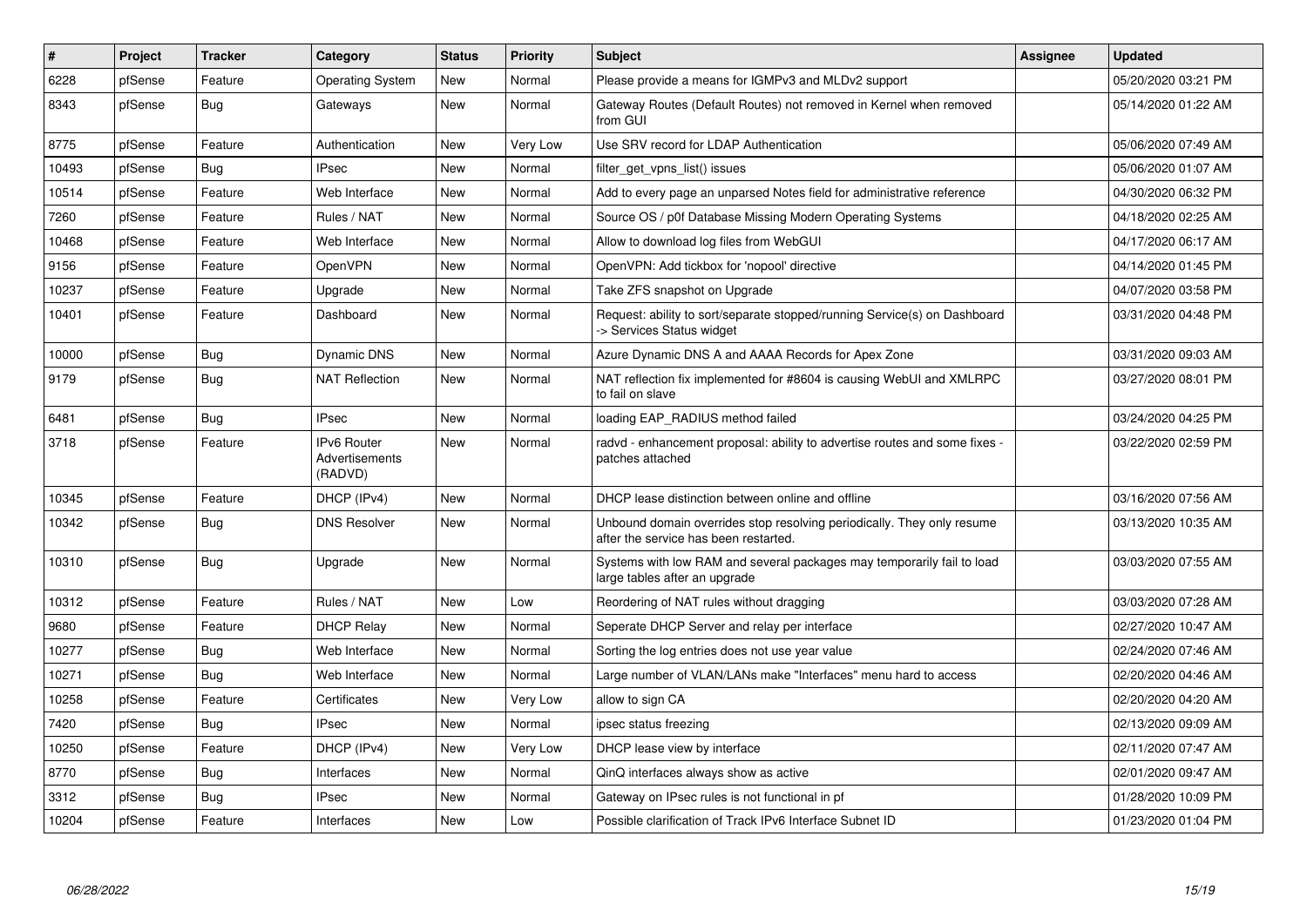| $\pmb{\#}$ | Project | <b>Tracker</b> | Category               | <b>Status</b> | <b>Priority</b> | <b>Subject</b>                                                                              | <b>Assignee</b>                              | <b>Updated</b>      |
|------------|---------|----------------|------------------------|---------------|-----------------|---------------------------------------------------------------------------------------------|----------------------------------------------|---------------------|
| 10199      | pfSense | Todo           | Translations           | <b>New</b>    | Very Low        | Improve Spanish translation interface                                                       | <b>Aluisco Miguel</b><br>Ricardo<br>Mastrapa | 01/22/2020 09:22 AM |
| 10150      | pfSense | Bug            | <b>IGMP Proxy</b>      | <b>New</b>    | Normal          | IGMP Proxy does not scale to hundreds of streams                                            |                                              | 01/03/2020 02:56 AM |
| 10144      | pfSense | Feature        | Web Interface          | <b>New</b>    | Low             | Default Sort Order, DHCP Leases                                                             |                                              | 12/31/2019 06:47 PM |
| 10143      | pfSense | Bug            | <b>DNS Resolver</b>    | New           | Normal          | System hostname DNS entry is assigned to the wrong IP on multi-wan<br>setups                |                                              | 12/31/2019 02:33 PM |
| 10137      | pfSense | Feature        | Package System         | New           | Normal          | net-mgmt/arpwatch: Update to 3.0                                                            |                                              | 12/30/2019 05:16 PM |
| 9937       | pfSense | Feature        | Authentication         | New           | Normal          | OpenVPN Login User Privilege                                                                |                                              | 11/29/2019 08:46 AM |
| 7078       | pfSense | Feature        | OpenVPN                | <b>New</b>    | Low             | Allow reordering of client specific overrides in OpenVPN                                    |                                              | 11/21/2019 02:48 PM |
| 9566       | pfSense | <b>Bug</b>     | <b>Traffic Graphs</b>  | New           | Normal          | Traffic graph displays traffic incorrectly                                                  |                                              | 11/18/2019 07:54 AM |
| 9889       | pfSense | Bug            | Certificates           | New           | Very Low        | CRL check for Intermediate CA CRLs fails                                                    | Jim Pingle                                   | 11/08/2019 11:03 AM |
| 1268       | pfSense | Feature        | Certificates           | <b>New</b>    | Normal          | Allow mass renewing of certs                                                                |                                              | 11/01/2019 03:17 PM |
| 7248       | pfSense | Feature        | <b>IPsec</b>           | New           | Normal          | Web UI for IPSec settings should warn about poor security choices                           | Jim Pingle                                   | 10/31/2019 12:15 PM |
| 9837       | pfSense | <b>Bug</b>     | Interfaces             | New           | Very Low        | ipv6 is not completely disabled on the interfaces                                           |                                              | 10/24/2019 01:16 AM |
| 6103       | pfSense | Feature        | <b>DNS Resolver</b>    | New           | Normal          | DNS Resolver Outgoing Interfaces should be able to use Gateway Groups                       |                                              | 10/21/2019 08:02 AM |
| 9838       | pfSense | Feature        | OpenVPN                | New           | Normal          | PKCS11 support                                                                              |                                              | 10/20/2019 02:12 PM |
| 9805       | pfSense | Bug            | <b>Dynamic DNS</b>     | <b>New</b>    | Normal          | dynDNS cloudflare multiple entries                                                          |                                              | 10/02/2019 04:51 PM |
| 9800       | pfSense | Feature        | Hardware / Drivers     | New           | Normal          | Add toggle for net.isr.dispatch=deferred in GUI                                             |                                              | 09/29/2019 06:18 AM |
| 9775       | pfSense | Feature        | Backup / Restore       | <b>New</b>    | Normal          | AutoConfigBackup - Rolling per day/hour cap on changes, retention policy                    |                                              | 09/20/2019 09:19 AM |
| 9755       | pfSense | Bug            | Package System         | New           | Very Low        | package description wrong link<br>https://www.freshports.org/security/openvpn-client-export |                                              | 09/13/2019 07:22 AM |
| 895        | pfSense | Feature        | PPP Interfaces         | <b>New</b>    | Very Low        | PPP subsystem MPPE/MPPC support                                                             |                                              | 09/10/2019 04:24 PM |
| 9737       | pfSense | Bug            | <b>Traffic Graphs</b>  | New           | Normal          | traffic-graphs.js shows incorrect units inside the chart                                    |                                              | 09/09/2019 06:35 AM |
| 9732       | pfSense | Feature        | DHCP (IPv4)            | New           | Normal          | System UTC time offset in DHCP Option 2                                                     |                                              | 09/06/2019 08:39 PM |
| 753        | pfSense | Feature        | OpenVPN                | New           | Normal          | Add OpenVPN foreign option support                                                          |                                              | 09/02/2019 10:38 AM |
| 7848       | pfSense | <b>Bug</b>     | Diagnostics            | New           | Low             | NDP Table Sort by Expiration Error                                                          |                                              | 08/26/2019 02:56 PM |
| 9698       | pfSense | <b>Bug</b>     | <b>RRD Graphs</b>      | New           | Normal          | Monitoring graphs do not retain state after auto-refresh                                    |                                              | 08/26/2019 02:09 AM |
| 8846       | pfSense | <b>Bug</b>     | Gateways               | New           | Low             | Misleading gateway error message adding/editing static routes using a<br>disabled interface |                                              | 08/21/2019 11:29 AM |
| 7977       | pfSense | <b>Bug</b>     | Translations           | New           | Normal          | English text shown in stead of translated text (Routing - Gateway groups -<br>edit)         |                                              | 08/21/2019 11:28 AM |
| 1388       | pfSense | Feature        | Multi-WAN              | New           | Normal          | 3G outbound failover connection with auto dial-up and hang-up                               |                                              | 08/21/2019 11:27 AM |
| 8335       | pfSense | <b>Bug</b>     | <b>LAGG Interfaces</b> | New           | Normal          | System hang with LACP downlink to UniFi switch                                              |                                              | 08/21/2019 11:18 AM |
| 9183       | pfSense | Bug            | LAGG Interfaces        | New           | Very Low        | OpenVPN Lagg Interface not working after restart or new start                               |                                              | 08/21/2019 11:17 AM |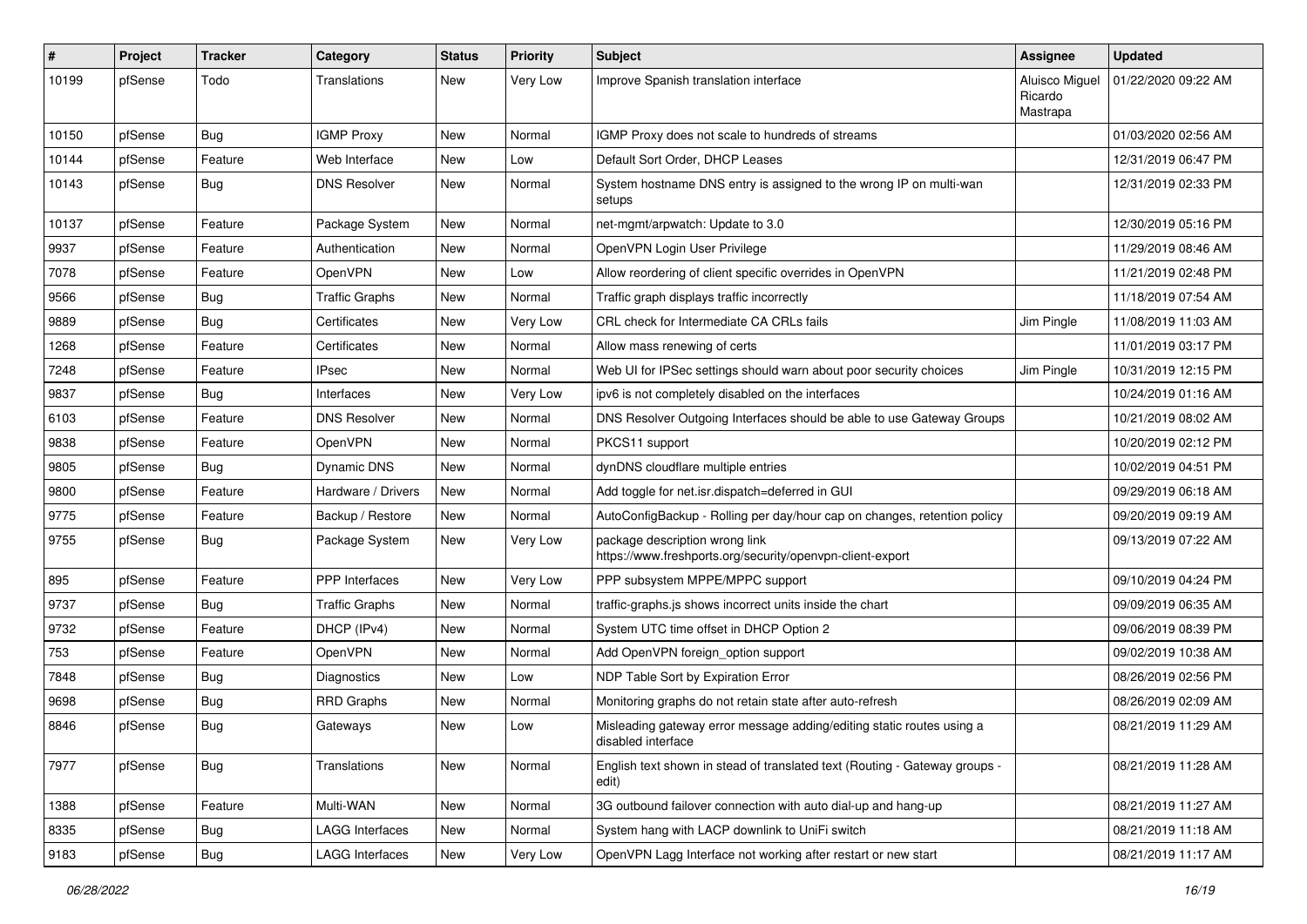| #    | Project | <b>Tracker</b> | Category                     | <b>Status</b> | <b>Priority</b> | Subject                                                                                                          | <b>Assignee</b> | <b>Updated</b>      |
|------|---------|----------------|------------------------------|---------------|-----------------|------------------------------------------------------------------------------------------------------------------|-----------------|---------------------|
| 9453 | pfSense | <b>Bug</b>     | <b>LAGG Interfaces</b>       | New           | Normal          | VLAN Interfaces on LAGG get orphaned at boot                                                                     |                 | 08/21/2019 11:16 AM |
| 4499 | pfSense | Feature        | LAGG Interfaces              | New           | Normal          | pfSense LAGG interfaces; unable to set speed and duplex for member<br>interfaces.                                |                 | 08/21/2019 11:16 AM |
| 336  | pfSense | Feature        | <b>LAGG Interfaces</b>       | <b>New</b>    | Normal          | Option to create lagg under assign interfaces                                                                    |                 | 08/21/2019 11:16 AM |
| 3288 | pfSense | Feature        | Rules / NAT                  | <b>New</b>    | Normal          | Macros for Interface Networks on Outbound NAT rule Source drop-down                                              |                 | 08/21/2019 11:02 AM |
| 6207 | pfSense | Feature        | Rules / NAT                  | New           | Normal          | Please, add "THIS_IF broadcast" Macro for use in firewall rules                                                  |                 | 08/21/2019 11:01 AM |
| 7665 | pfSense | Bug            | Aliases / Tables             | New           | Normal          | Host range validation for Aliases is not strict enough                                                           |                 | 08/21/2019 11:01 AM |
| 5735 | pfSense | Feature        | Aliases / Tables             | New           | Very Low        | Automaticaly add DHCP leases to alias list or make it readable in selected<br>fields                             |                 | 08/21/2019 11:01 AM |
| 4195 | pfSense | Feature        | Aliases / Tables             | <b>New</b>    | Low             | Aliases: sections                                                                                                |                 | 08/21/2019 11:01 AM |
| 3387 | pfSense | Feature        | Aliases / Tables             | New           | Normal          | process alias urltable Frequency                                                                                 |                 | 08/21/2019 11:01 AM |
| 1979 | pfSense | Feature        | Aliases / Tables             | New           | Normal          | Add some default read-only system aliases                                                                        | Jim Pingle      | 08/21/2019 11:01 AM |
| 8233 | pfSense | Bug            | <b>NAT Reflection</b>        | New           | Very Low        | NAT reflection back to originating host broken when using FQDN-based IP<br>aliases                               |                 | 08/21/2019 10:53 AM |
| 7563 | pfSense | Feature        | L <sub>2</sub> TP            | New           | Normal          | I2tp Suggestion: consider allowing IP/Subnet for the user.                                                       |                 | 08/21/2019 10:52 AM |
| 6283 | pfSense | Feature        | DHCP (IPv6)                  | New           | Normal          | Register DHCPv6 leases with DNS resolver                                                                         |                 | 08/21/2019 10:48 AM |
| 7441 | pfSense | Feature        | DHCP (IPv4)                  | New           | Low             | Display start/end times for Static Mapping leases on DHCP<br>Leases/DHCPv6 Leases                                |                 | 08/21/2019 10:48 AM |
| 8243 | pfSense | Feature        | <b>XMLRPC</b>                | New           | Normal          | Sync dashboard settings over xmlrpc                                                                              |                 | 08/21/2019 10:42 AM |
| 8170 | pfSense | Feature        | <b>XMLRPC</b>                | New           | Normal          | XMLRPC Sync deletes entires on remote System                                                                     |                 | 08/21/2019 10:42 AM |
| 5825 | pfSense | Feature        | Authentication               | <b>New</b>    | Normal          | Allow EAP-RADIUS for authentication servers                                                                      |                 | 08/21/2019 10:32 AM |
| 4098 | pfSense | Feature        | Authentication               | New           | Normal          | Add option to force a password change on login                                                                   |                 | 08/21/2019 10:31 AM |
| 1656 | pfSense | Feature        | <b>Diagnostics</b>           | New           | Normal          | Teach pfctl to kill states by port number                                                                        |                 | 08/21/2019 09:55 AM |
| 7442 | pfSense | Feature        | Diagnostics                  | New           | Low             | Suggestions for Diagnostics / ARP Table and Diagnostics / NDP Table                                              |                 | 08/21/2019 09:27 AM |
| 7459 | pfSense | Feature        | <b>Diagnostics</b>           | New           | Low             | "Refresh" button for Diagnostics/Tables display                                                                  |                 | 08/21/2019 09:27 AM |
| 3771 | pfSense | Bug            | DHCP (IPv4)                  | New           | Normal          | Webinterface and dhcpdcrashes with 500+ static leases                                                            |                 | 08/21/2019 09:26 AM |
| 8694 | pfSense | Feature        | Authentication               | New           | Very Low        | Client CA Auth for PFSense WebGui                                                                                |                 | 08/21/2019 09:25 AM |
| 9253 | pfSense | Feature        | User Manager /<br>Privileges | New           | Normal          | RFE: True View-Only WebCFG options                                                                               |                 | 08/21/2019 09:21 AM |
| 9101 | pfSense | Bug            | Traffic Graphs               | New           | Normal          | Traffic Graphs/Dashboard Slows Downloads Being Performed by the Same<br><b>Firefox Browser</b>                   |                 | 08/21/2019 09:18 AM |
| 8614 | pfSense | <b>Bug</b>     | DHCP (IPv4)                  | New           | Normal          | Cannot remove Additional BOOTP/DHCP Options                                                                      |                 | 08/21/2019 09:15 AM |
| 7082 | pfSense | <b>Bug</b>     | Package System               | New           | Normal          | pkg_edit.php - impossible to use default_value with rowhelperfield                                               |                 | 08/21/2019 09:15 AM |
| 7195 | pfSense | <b>Bug</b>     | Package System               | New           | Normal          | pkg edit.php - <checkenablefields> tag has no effect on fields other than<br/>checkbox/input</checkenablefields> |                 | 08/21/2019 09:15 AM |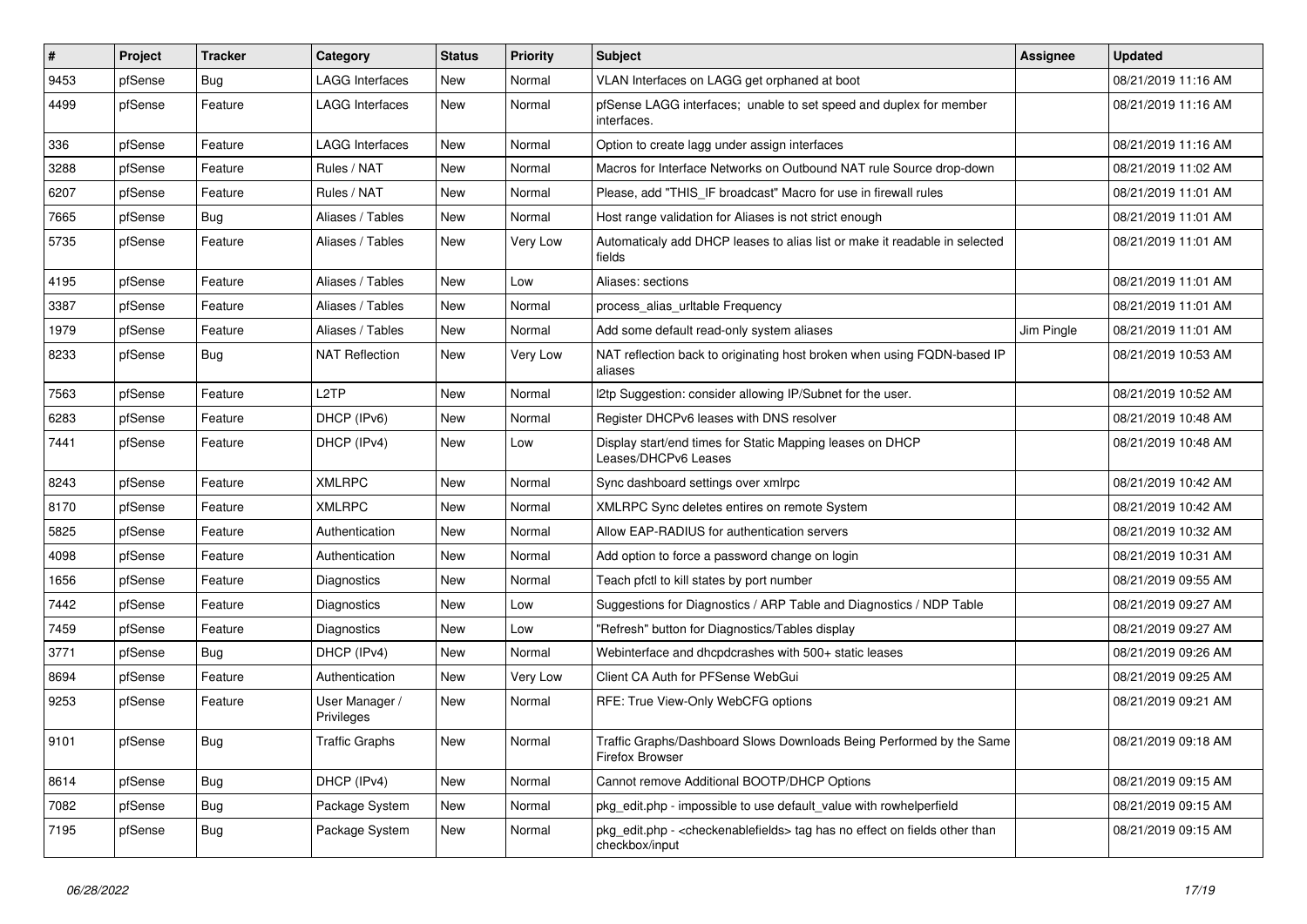| #    | Project | <b>Tracker</b> | Category                            | <b>Status</b> | <b>Priority</b> | <b>Subject</b>                                                                                                         | Assignee             | <b>Updated</b>      |
|------|---------|----------------|-------------------------------------|---------------|-----------------|------------------------------------------------------------------------------------------------------------------------|----------------------|---------------------|
| 8558 | pfSense | Feature        | Web Interface                       | New           | Normal          | Add more table sorting in various UI pages                                                                             |                      | 08/21/2019 09:14 AM |
| 8483 | pfSense | Feature        | <b>Traffic Shaper</b><br>(ALTQ)     | New           | Normal          | Allow user to choose order of Queues status                                                                            |                      | 08/21/2019 09:12 AM |
| 8316 | pfSense | Feature        | Rules / NAT                         | <b>New</b>    | Low             | expiration date when creating new rules                                                                                |                      | 08/21/2019 09:11 AM |
| 7781 | pfSense | Feature        | Rules / NAT                         | <b>New</b>    | Normal          | Please Enable Rule Separators on Manual Outbound NAT                                                                   |                      | 08/21/2019 09:07 AM |
| 8095 | pfSense | <b>Bug</b>     | Translations                        | <b>New</b>    | Normal          | Unescaped simple quotes break JavaScript features when the French<br>translation is enabled                            |                      | 08/21/2019 09:06 AM |
| 7788 | pfSense | <b>Bug</b>     | Dashboard                           | <b>New</b>    | Low             | Irregular updating of widgets like cpu/uptime on system widget.                                                        |                      | 08/21/2019 09:03 AM |
| 7182 | pfSense | Feature        | Dashboard                           | New           | Normal          | Break up System Widget on the Dashboard                                                                                |                      | 08/21/2019 08:59 AM |
| 7418 | pfSense | Feature        | Dynamic DNS                         | New           | Normal          | Dynamic dns should be sorted interface name                                                                            |                      | 08/21/2019 08:58 AM |
| 7373 | pfSense | Bug            | Rules / NAT                         | <b>New</b>    | Normal          | Firewall schedules GUI needs to be redone from scratch                                                                 |                      | 08/21/2019 08:56 AM |
| 6696 | pfSense | <b>Bug</b>     | <b>Traffic Shaper</b><br>(ALTQ)     | New           | Low             | Add configure link to Status > Queues error message if traffic shaping not<br>configured                               | Jared Dillard        | 08/21/2019 08:55 AM |
| 6842 | pfSense | Feature        | Package System                      | New           | Low             | Package Manager progress bar should indicate overall progress                                                          |                      | 08/21/2019 08:55 AM |
| 7181 | pfSense | Feature        | Rules / NAT                         | <b>New</b>    | Low             | Add Top and Add Bottom on Seperator                                                                                    |                      | 08/21/2019 08:55 AM |
| 7172 | pfSense | <b>Bug</b>     | DHCP (IPv4)                         | <b>New</b>    | Normal          | Sorting by hostname in Services > DHCP Server > LAN should be "natural"<br>(alphanumeric friendly)                     |                      | 08/20/2019 03:47 PM |
| 1883 | pfSense | Feature        | <b>Traffic Shaper</b><br>(Limiters) | <b>New</b>    | Normal          | Diag > Limiter Info presentation enhancement                                                                           |                      | 08/20/2019 03:46 PM |
| 6804 | pfSense | Feature        | Diagnostics                         | <b>New</b>    | Very Low        | Add row counter into Diagnostics -> Edit File                                                                          |                      | 08/20/2019 03:44 PM |
| 6602 | pfSense | Feature        | User Manager /<br>Privileges        | New           | Normal          | Config writes denied via "deny config write" permission should notify as<br>such                                       |                      | 08/20/2019 03:43 PM |
| 5556 | pfSense | Feature        | Diagnostics                         | <b>New</b>    | Normal          | No error when downloading non-existing file on Diagnostics/Execute                                                     |                      | 08/20/2019 03:43 PM |
| 6026 | pfSense | <b>Bug</b>     | Rules / NAT                         | <b>New</b>    | Low             | webinterface, firewall rules, wrapping of columns or visible<br>(horizontal) scrollbar needed when contents doesnt fit | <b>Jared Dillard</b> | 08/20/2019 03:40 PM |
| 2049 | pfSense | Feature        | Rules / NAT                         | New           | Normal          | Show Auto Generated Rules and Use them to turn features on/off when<br>applicable                                      |                      | 08/20/2019 03:37 PM |
| 5567 | pfSense | Feature        | Dashboard                           | <b>New</b>    | Low             | CARP status widget does not update in real time                                                                        |                      | 08/20/2019 03:33 PM |
| 4456 | pfSense | Feature        | Diagnostics                         | New           | Normal          | Packet capture additional filtering options                                                                            |                      | 08/20/2019 03:30 PM |
| 4997 | pfSense | Feature        | Rules / NAT                         | New           | Normal          | Add setting option to choose default log action for new firewall rules                                                 |                      | 08/20/2019 03:29 PM |
| 4265 | pfSense | Feature        | UPnP/NAT-PMP                        | New           | Normal          | UPNP allow use of alias and schedule                                                                                   |                      | 08/20/2019 02:57 PM |
| 8570 | pfSense | Bug            | <b>XML Parser</b>                   | New           | Normal          | Empty (dn)shaper config gets populated with newline                                                                    |                      | 08/20/2019 02:45 PM |
| 6295 | pfSense | <b>Bug</b>     | <b>Traffic Shaper</b><br>(Limiters) | New           | Normal          | Crash upon applying CODELQ to untagged parent interface when also<br>applied to daughter VLAN                          | Luiz Souza           | 08/20/2019 02:44 PM |
| 7974 | pfSense | Feature        | Dashboard                           | New           | Normal          | <b>ZFS RAID Monitor Not available</b>                                                                                  |                      | 08/20/2019 01:34 PM |
| 1947 | pfSense | Feature        | Rules / NAT                         | New           | Normal          | Option to kill all states when creating a block rule                                                                   |                      | 08/20/2019 01:09 PM |